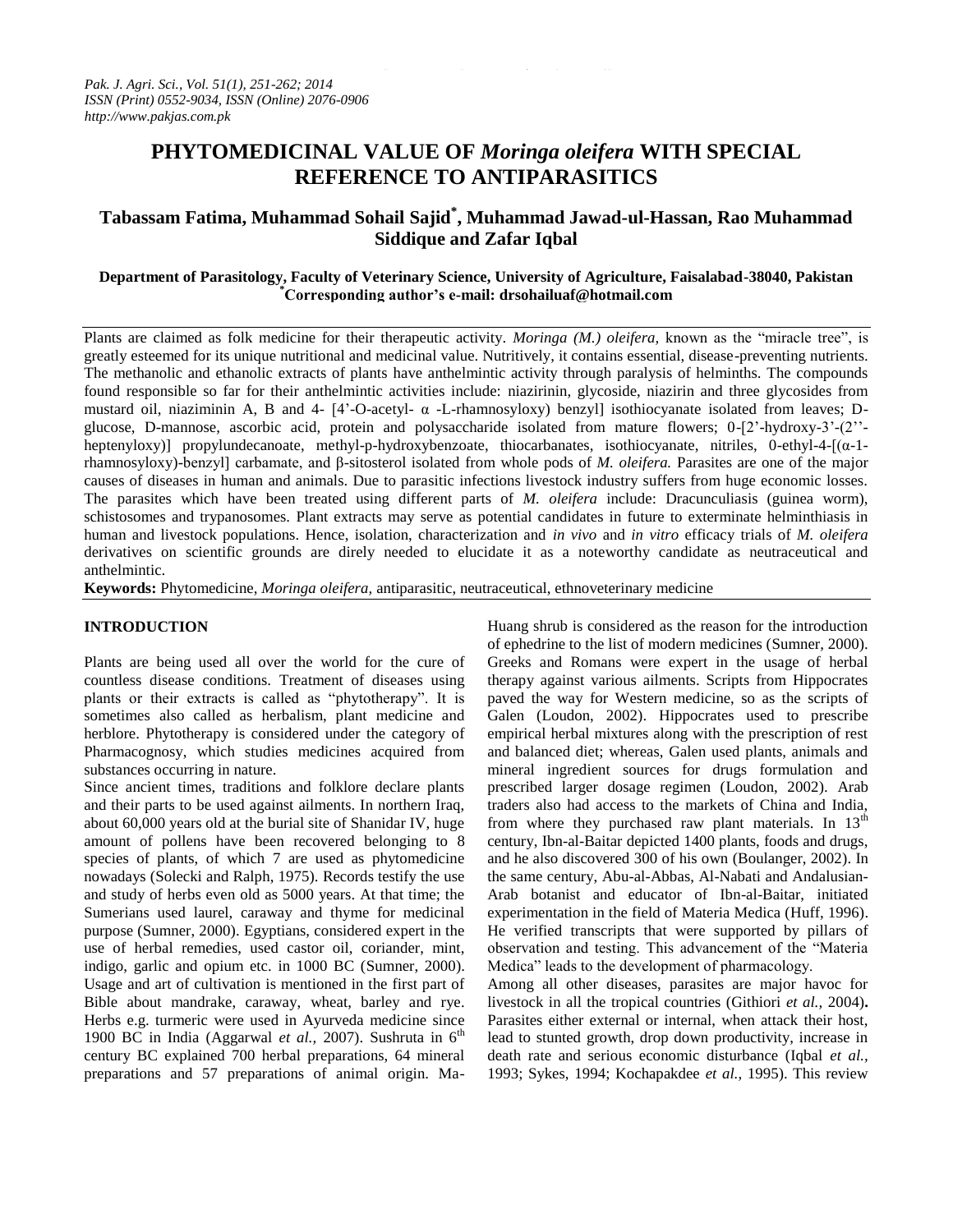comprehensively describes few selected herbs having antiparasitic activity and potential of *Moringa oleifera* as an emerging candidate for phytochemical control of parasites.

*Plants having anti-parasitic activity***:** The plant kingdom is the oldest best known opulent pool of herbal antibacterials, anthelmintics and insecticides (Satyavati *et al.,* 1976; Zaman *et al*., 2012; Babar *et al*., 2012; Hamad *et al*., 2013). Uncountable figures of medicinal/herbal plants have been used against parasites. Up till now, no complete record of plants being used as antiparasitics is there. Usually the knowledge about antiparasitics passes from one generation to the next (Cox, 2000). Round the globe, the major plants having antiparasitic activity are: *Allium sativum* (Iqbal *et al.,*  2001), *Annona senegalensis* (Ibrahim *et al.,* 1984), *Acacia albida* (Nwude and lbrahim, 1980), *Adhatoda vesica* (Lateef *et al.,* 2003), *Agati gratifola* (Kalesaraj, 1975), *Ageratum conyzoides* (Sharma *et al.,* 1979), *Aglaia odorattissima* (Nanda *et al.,* 1987), *Agrimonia (Ag.) eupatori, Ag. pilosa*  (Xiao and Lin, 1986), *Alangium lamarckii* (Dubey and Gupta, 1969), *Albizia (Al.) anthelmintica* (Minja, 1989), *Al. coriavera* and *Al. lebbeck*, *Aloe barteri*, *Alpinia calcarata*  and *Cucuruma aramatica* (Kalesaraj, 1975), *Amomum aromaticum, Ammora wallichii, Calamintha umberosa, Picus religiosa, Sentia myrtina* and *Sumplocos crataegoides*  (Kaushik *et al.,*1981), *Anacardium occidentale* (Garg and Kasera, 1982a,b), *Ananas (An.) comosus*, *An. sativus* (Neogi *et al.,* 1964), *An. sativus* (Chakraborty *et al.,* 1976), *Annona(Ann.) cherimolia, Ann. muricata, Ann. braziliensis*  and *Molinema dessetae* (Bories *et al*., 1991), *Anogeissus (Ano.) leiocarpus* (Ibrahim *et al.,* 1984), *Ano. leiocarpus, Securinega virosa*, *Khaya (K.) senegalansis* and *Nauclea latifolia*, *Anthocephalus indicus* (Kaushik *et al.,* 1981), *Areca (Ar.) catechu*, *Artabotrys odoratissimus* (Siddiqui and Garg, 1990), *Artemisia (Art.) abrotanum* (Krause, 1993), *Art. absinthium* (Guarrera, 1999), *Art. annua* (Shuhua *et al.,*  2000), *Art. brevifolia* (Iqbal *et al.,* 2004), *Art. herbaalba*, *Art. inforescence* (Hammond *et al.*, 1997), *Art. maritime* (Sherif *et al.,* 1987), *Art. mesatlantica*, *Art. monosperma*  (Abu-Niaaj *et al.,*1996), *Art. pallens* (Nakhare and Garg, 1991), *Art. scoparia* (Naqvi *et al.,* 1991), *Azadirachta (Az.) indica*, *Melia azedarach, An. comosus, Vernonia anthelmmtica, Embelia ribes, Fumarla parviflora* and *Caesalpinia crista*, *Bixa orellana*, *Boswellia (Bo.) dalzelii*  (Nwude and Ibrahim, 1980), *Bo. serrata* (Girgune *et al.,*  1978), *Buddlea asiatica*, *Butea (Bu.) frondosa* (Shilaskar and Parashar, 1989), *Bu. frondosa* (Mehta and Parashar, 1966), *Bu. frondosa* (Lal *et al.,*1976), *Bu. monosperma*  (Iqbal *et al*., 2006), *Bu. superba*, *Caesalpina crista* (Akhtar *et al.,* 1985), *Calliandra (Ca.) calothyrsus* (Parker and Palmer, l991), *Ca. portoricensis* and *Calotropis (Cal.) procera* (Iqbal *et al.,* 2005), *Carica papaya* (Lal *et al.,*  1976), *Carum copticum* (Kalesaraj, 1975), *Cassia (Cs.) alata*, *Cs. accidentalis* (Ibrahim *et al.,* 1984), *Emblic myrobalans* (Gaind *et al.,* 1964), *Chenopodium album*

(Akhtar *et al.,* 1999), *Chloroylon swientenia*, *Chrysanthemum spp.* (Rebrassier, 1934), *Chrysophyllum cainito*, *Cinnamomum tamala* (Girgune *et al.,* 1978), *Cissampelos mucromata* (Minja, 1989), *Citrus (Ci.) acida, Ci. aromatic* and *Ci. medico* (Kalesaraj, 1975), *Combretum mucronatum* (Sofowora, 1982), *Commiphora mukul* (Kakrani and Kalyani, 1984), *Croton macrostachys* (Minja, 1989), *Cucurbita (Cu.) rnexicana* (Shrivastava and Singh, 1967), *Cu. moschata* (Xiao and Lin, 1986), *Cu. pepo* and *Momordica charantia* (Sharma *et al.,* 1971), *Cyathocline lyrata* (Shrivastava, 1979), *Cymbopogon (Cy.) nardus* and *Cy. citratus* (Kokate and Varma, 1971), *Cyperus rotendus*  (Girgune *et al.,* 1979), *Datura (Da.) quercifolia* and *Da. metal* (Kaushik *et al.,*1981), *Diospyros mollis* (Sen *et al.,*  1974), *Dodonea viscosa* (Sharma and Singh, 1989), *Embelia (Em.) kilimandschiraca* (Minja,1989), *Em. schimperi* (Bogh *et al.,* 1996), *Em. ribes* (Akhtar *et al*., 1990; Qureshi and Sabir, 1979), *Erythrina senegalensis* (Nwude and Ibrahim, 1980), *Eupatorium triplinerve* (Garg and Nakhare, 1993), *Evodia rutaecarpa* (Perrett and Whitfield, 1995), *Feruia foetidissima*, *Ficus religiosa* (Iqbal *et al.,* 2001), *Flemingia (Fl.) vestita* (Pal and Tandon, 1998), *Fl. vestita* (Kar *et al.,*  2002), *Fumaria parviflora* (Kailani *et al.,* 1995), *Gardenia lucida* (Girgune *et al.,* 1979), *Hedychium (He.) coronarium*  and *He. spicatum* (Dixit and Varma, 1975), *Helleborus niger*  (Kalesaraj, 1975), *Heracleum sosnoskyi*, *Hyoscyamus niger*  (Akhtar and Ahmad, 1990), *Inula racemosa* (Mishra *et al.,*  1979), *Jugulans regia, Musa paradisaca* and *Scindapsus officinalis* (Sharma *et al.,* 1971), *K. senegalansis*, *Lagenaria siceraria* (Akhtar and Riffat, 1987), *Lantana camaravar*, *Lawsonia inermis* (Nwude and Ibrahim, 1980), *Leucaena leucocephala*, *Limnophila conferta* (Reddy *et al.,* 1991), *Litsea chinensis* (Mishra *et al.,* 1979), *Macuna prurita*  (Neogi *et al.,* 1964), *Mangifera indica* (Kalesaraj, 1975), *Matteuccia orientalis* (Shiramizu *et al.,* 1993), *Mitragyna stipulosa* (Sofowora, 1982), *M. oleifera* (Akhtar and Ahmad, 1990), *Nicotiana (N.) tabacum* and *Nigella sativa* (Kailani *et al.,* 1995), *Peganum harmala* (Akhtar and Ahmed, 1991), *Piper (Pi.) betle* (Ali and Mehta, 1970), *Psitacia integrrima*  (Mishra *et al.,* 1979), *Psoralea coylifolia* (Akhtar, 1985), *Punica granatum* (Prakash *et al.,* 1980), *Quisqualis indica* (Xiao and Lin, 1986), *Randia dumetorum* (Mishra *et al.,*  1979), *Rapanea melanoploeos* and *Sapindus trifoliatum* (Lal *et al.,* 1976), *Saussurea lappa* (Akhtar and Hassan, 1985), *Senecio lyratiparitus* (Minja, 1989), *Solanum nodiflorum* (Nwude and Ibrahim, 1980), *Spigelia anthelmia* (Assis *et al.,*  2003), *Swertia chirata* (Shilaskar and Parashar, 1989), *Tiinospora rumphii*, *Tribulus terrestris* (Chakraborty *et al.,*  1979), *Uvaria (U.) hookeri, U. narum* (Padmaja *et al.,*  1993), *Vernonia (V.) amygdaline* (Alawa *et al.,* 2003), *V. anthelmintica* (Mehta and Parashar, 1966), *Withania (W.) coagulans* (Singh *et al.,* 1982), *Zanthoxylum alatum*  (Kalyani *et al.,* 1989) and *Zingiber officinale* (Adewunmi *et al.,*1990).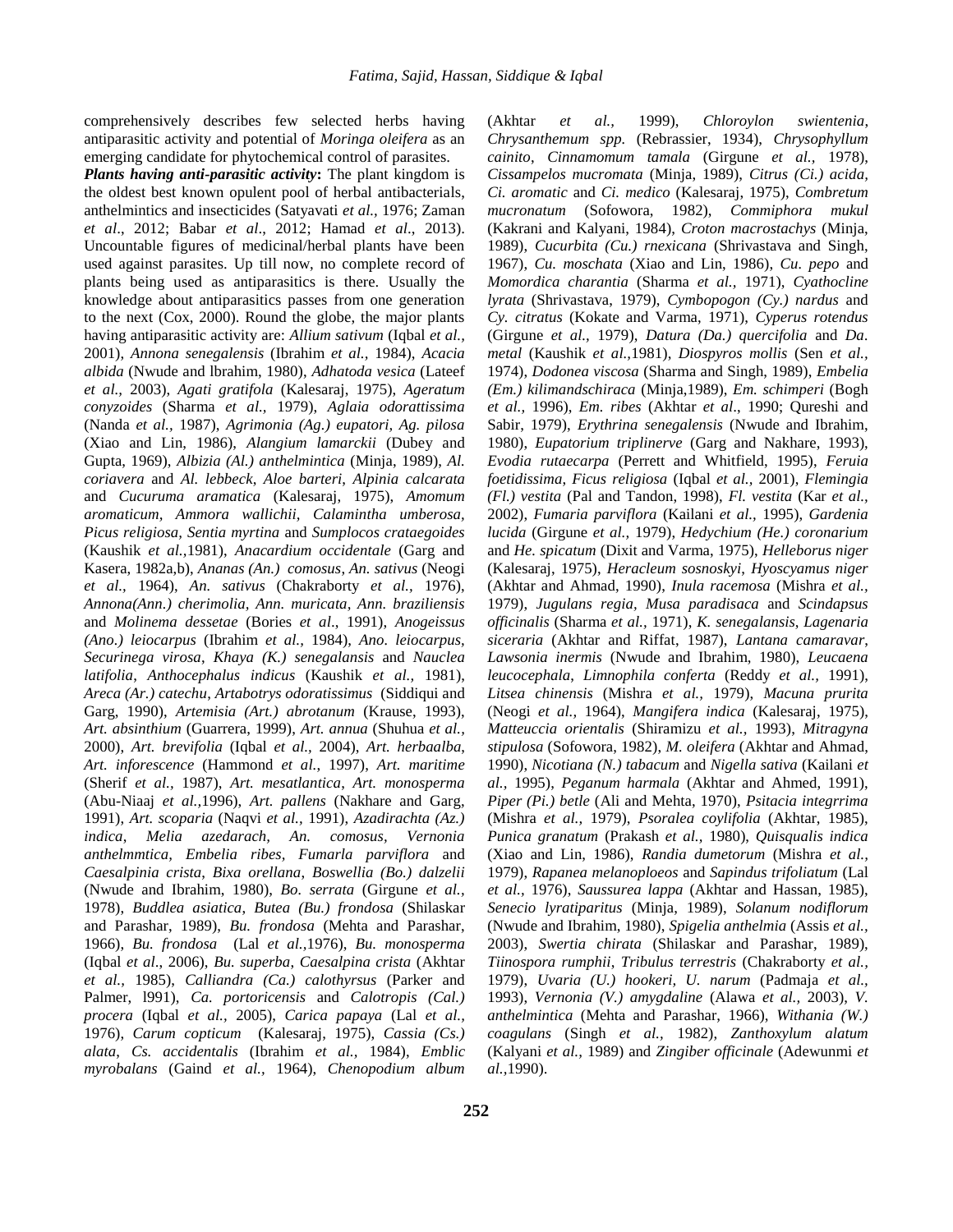Predominant reports of medicinal plants in Pakistan include those of Akhtar *et al*., 1984, 1985, 1987, 1990, 1991 and 1999; Abbas *et al*., 2010; Hussain *et al*., 2010; Iqbal *et al*., 1993, 2001, 2004, 2005 and 2006; Sindhu *et al*., 2010; Awais *et al*., 2011; Badar *et al*., 2011; Hussain *et al*., 2011; Ashfaq and Ashfaq, 2012. According to their findings the most important medicinal plants present in Pakistan are *Acacia nilotica, Allium (Al.) cepa, Al. sativum, Aloe vera, Areca catechu*, *Az. indica, Brassica campestris, Cal. procera*, *Capsicum annuum, Citrullus colocynthis, Ci. medica, Coriandrum sativum*, *Curcuma longa, Eruca sativa, Ferula asafetida, Foeniculum vulgare, Linum usitatissimum, Mallotus philippinensis, Me. azedarach, Mentha arvensis, M. oleifera, N. tabacum, Phoenix dactylifera, Pi. nigrum, Terminalia chebula*, *Trachyspermum ammi*, *Triticum aestivum, V. anthelmintica, W. coagulans* and *Ziziphus jujube.*

*Introduction to Moringa***:** Moringa belongs to family Moringacae which contains thirteen species (Olson, 2002) from tropics to subtropics of the world in the form of tiny herbs to massive trees (Ramachandran *et al.,* 1980). It is being cultivated in Ethiopia, Kenya, Afghanistan, Namibia, Bangladesh, Angola, Pakistan, Madagascar, Africa and India (Stephenson and Fahey, 2004; Trapti *et al*., 2009). Moringa is also widely distributed on tropics of the world including Ghana, Uganda, Egypt, Sierra Leone, Philippines, Nicaragua, Kenya, Haiti and many more. It can thrive well with minimal moisture contents as its roots store moisture contents for long period. It also thrives well in Pakistan, Bangladesh, Sri Lanka, Tropical Africa, Arabia, Cambodia and Central North and South America (Qaiser *et al.,* 1973; Sofowora *et al.,* 1982; Somali *et al.,* 1984; Morton *et al.,*  1991; Mughal *et al.,* 1999; Shahzad *et al*., 2013).

Most extensively cultivated species under this family is *M. oleifera.* Vernacular names of Moringa in different languages of the world include: Rawag (Arabic), Daintha, Dandalonbin (Burmese), La Ken (Chinese), Maissang, Moring, Moxing (Konkani), Moringa, Moringueiro (Portuguese), Murunga (Sinhalese), Angela, Ben, Moringa (Spanish), Mrongo, Mzunze (Swahili), Sahjan (Hindi), Horseradish tree, Drumstick tree, Moringa (English), *Moringa oleifera* (Latin), Surajana (Sanskrit), Amukira (Tamil), Keramaddinagaddi and Nugge (Kannada), Mulakkaya (Telgu), Muringa, Murinna and Sigru (Malayalam), Achajhada and Shevga (Marathi), Saragvo (Gujarati), Sajiwan or Swejan (Nepali), Sojne danta (Bengali), Sajana or Sujuna (Oriya), Suhanjana (Punjabi), Sojina (Assamese) and Murunga, Sojina (Sinhalese). Specifically, *M. oleifera* is also known as: the Ben oil tree, Benzolive tree, Kelor, Marango, Mlonge, Moonga, Mulangay, Nebeday, Saijhan, Sajna, Miracle tree and "Mothers best friend" (Coppin, 2008). It is being cultivated in Himalayas in north western India and all over the tropics.

A diverse range of species belonging to genus Moringa have been reported from Africa (*M. arborea, M. borziana*, *M. longituba*, *M. oleifera, M. peregrine, M. pygmaea*, *M. rivae, M. ruspoliana, M. stenopetala*, *M. drouhardii*, *M. hildebrandtii*, *M. ovalifolia*) and from India (*M. concane nsis*, *M. oleifera*) is cultivated.

*History of the miracle plant***:** *M. oleifera* is highly valued member of genus Moringa, which comprises of thirteen species (Mabberley, 1997). Plantation of Moringa started from the West Indies in the  $19<sup>th</sup>$  century. Later on, people from Asia and West Africa started using it as food supplement. Mostly, the leaves and pods were used as food while seed oil was used for lubrication. Moringa is the tree of tropical and sub-tropical countries with medium size, no or very rare branching, flowers are creamy white and sweetly scented (Sastri, 1962). Silvi-culture of *M. oleifera* is being introduced to elicit [poverty](http://en.wikipedia.org/wiki/Poverty) and [malnutrition](http://en.wikipedia.org/wiki/Malnutrition) therefore improving health status (Parrotta *et al.,* 2001).

*Medicinal activity of Moringa***:** The identified species of Moringa have been reported for their specified geographical uses like; traditional use to combat anemia, anxiety, asthma, blackheads, blood impurities, bronchitis, catarrh, chest congestion, cholera, conjunctivitis, cough, diarrhea, eye and ear infections, fever, glandular swelling, headaches, abnormal blood pressure, hysteria, pain in joints, pimples, psoriasis, respiratory disorders, scurvy, semen deficiency, sore throat, sprain, tuberculosis (India), intestinal worms (Malaysia and Puerto Rico), skin infections and sores (Guatemala), for anemia and glandular swelling (Philippines).

As *M. oleifera* is a medicinal plant, so all of its parts are utilized against various diseases worldwide. Roots being used against rheumatism, as anti-inflammatory, cardiac/ circulatory tonic, carminative, joint pains, kidney pain, as laxative, as abortion inducer, rubefacient, stimulant in paralytic afflictions and vesicant (Sastri, 1962; Dahot, 1988; Ruckmani *et al.,* 1998). Leaves are being utilized against catarrh, scurvy, purgation, applied as poultice, rubbed for headaches, fevers, otitis, sore throat, bronchitis, eye infections; leaf extract regulates the level of glucose in the body and lowers down the swelling in glands (Sastri, 1962; Dahot, 1988; Morton, 1991). Stem and bark are used as rubefacient, vesicant, to cure eye diseases, prevent the spleenomegaly and tubercule formation in the neck, eradicates tumors and resolves the ulceration. Root bark extract is dropped in ear to relieve aches and also relieves tooth aches (Bhatnagar *et al.,* 1961). Gum acts as rubefacient and astringent. Moreover, gum when emulsified with sesame oil, acts as preventive therapy against asthma, dysentery, fever, headache, intestinal complaints and acts as abortion inducer. Flowers are of great value in the field of medicine so used as abortion inducer, anti inflammatory, relieves the muscular diseases, antitumerous, against spleenomegaly, lowers down the level of fats and lipids in the serum,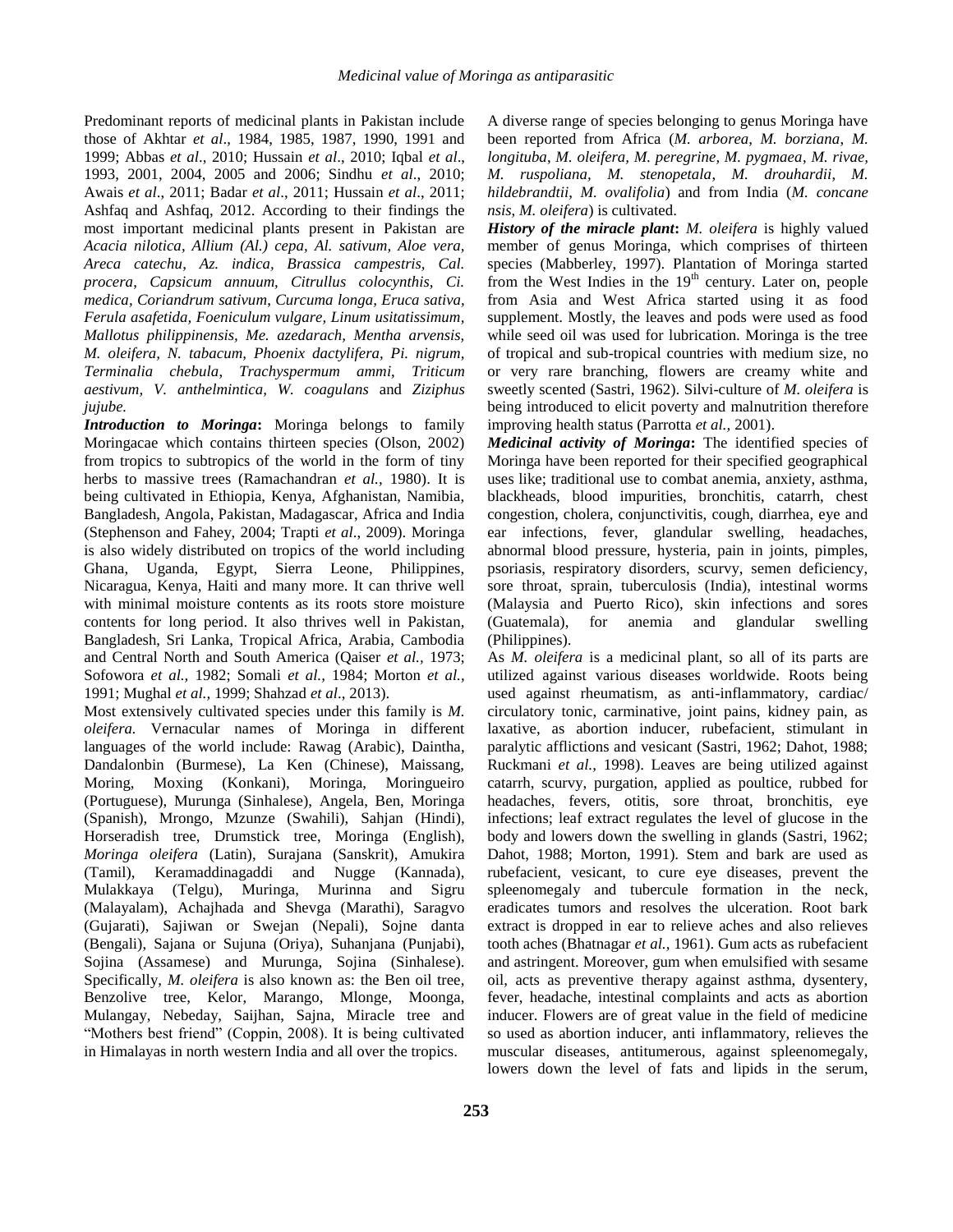decrease lipids levels of liver and heart (Bhattacharya *et al.,* 1982; Dahot, 1998; Mehta *et al.,* 2003). Seed extract decreases liver lipid peroxides (Faizi *et al*., 1998; Lalas and Tsaknis, 2002).

The research also supports the traditional medicinal uses of *M. oleifera* as antipyretic (Sutar *et al.,* 2009) and antiasthmatic (Mahajan *et al.,* 2007 and 2009; Agarwal *et al.,* 2008) due to its ethanolic extracts present in leaf and seed. Its wound healing ability is attributable to seeds containing ethanol and ethyl acetate (Hukkeri *et al*., 2006; Rathi *et al.,* 2006). In addition, it is antithyroid (Tahiliani and Kar, 2000), anti-inflammatory, antiarthritic, analgesic (Rao, 1998; Mahajan *et al.,* 2007; Sutar *et al.,* 2008; Sashidhara *et al.,* 2009), hypocholesterolemic (Zlatkis *et al.,* 1953; Ghasi *et al.,* 2000; Mehta *et al.,* 2003; Chumark *et al.,* 2008), antimicrobial (Kurup and Rao, 1954; Das *et al.,* 1957; Bhatnagar *et al.,* 1961; Eilert *et al.,* 1981; Caceres *et al.,* 1991; Dahot *et al.,* 1998; Nikkon *et al.,* 2003; Chuang *et al.,* 2007; Ayanbimpe *et al.,* 2009; Lürling and Beekman, 2010), anaphylactic, hepatoprotective (Ruckmani *et al.,* 1998; Pari and Kumar, 2002; Hamza, 2007; Fakurazi *et al.,* 2008; Selvakumar and Natarajan, 2008; Hamza, 2010), radioprotective (Rao *et al.,* 2001), antiulcer (Akhtar and Ahmad, 1995; Pal *et al.,* 1995; Ruckmani *et al.,* 1998; Debnath and Guha, 2007; Devaraj *et al.,* 2007), antispasmodic (Caceres *et al.,* 1992; Gilani *et al.,* 2007), antihyperglycemic (Ndong *et al.,* 2007; Jaiswal *et al.,* 2009). Major compounds in *M. oleifera* to fight against diseases are: 4-(4'-*O-*acetyl-α-L-rhamnopyranosyloxy) benzyl isothiocyanate,  $4-(\alpha$ -L-rhamnopyranosyloxy) benzyl isothiocyanate**,** niazimicin**,** pterygospermin**,** benzyl isothiocyanate and  $4-(\alpha$ -L-rhamnopyranosyloxy) benzyl glucosinolate (Kerharo, 1969; Sashidhara *et al.,* 2009)**.** Table 1 provides the list of important chemical constuients present in *M. oleifera* which have extensively been reported by Fahey (2005). Isoleucine builds proteins and enzymes, leucine works with isoleucine to enhance energy level**.** Lysine helps in accurate absorption of calcium and aids in the antibody production**.** Methionine predominantly supports the sulfur provision to the body therefore decreases the irritation in the bladder. Phenylalanine yields the chemical transmitters between nerve cells and brain. Threonine is an integral portion of fibrous proteins. Tryptophyan supports immune system and reduces cholesterol level while valine helps in muscle coordination. Body manufactures nonessential amino acids, when nutrient supply is proper. These non-essential amino acids are also found abundantly in Moringa having diverse types of functions e.g. alanine helps in energy build up, arginine is helpful in the release of the growth hormones and improves immune status, aspartic acid helps rid from cellular waste, cystine functions as an antioxidant, glutamic acid is food for the brain, glycine promotes the oxygen supply which is integral part in the cell-making phonemonon, histidine is used in the treatment of rheumatoid arthritis, allergies, ulcers, and anemia while serine helps in he glucose preservation in the liver as well as in muscles whereas proline is tremendously significant for the appropriate functioning of tendons and joints. It also helps to sustain the integrity and strength of heart muscles. Tryrosine helps in nerve impulse transmission process so in this way it helps coverup depression, improves memory, increases mental alertness, promote healthy functioning of the thyroid, adrenal and pituitary glands.

*Nutritive value of Moringa***:** The key components of Moringa are omega-3 and omega-6 fatty acids, deic, saponins, palmitic acid, glycoside,stearic acid, gum, vitamins (A, B1, B2, B3 and C), protein, minerals (calcium, iron, phosphorus, magnesium) (Kasolo, 2010). The leaves, flowers and pods are used as substantial sources of ascorbic acid, alpha-tocopherol beta-carotene, calcium, folic acid, iron, nicotinic acid, pyridoxine, vitamins, and riboflavin (Dahot, 1988). A compound, pterygospermin, has been stated to possess potent antibiotic and antifungal activity (Das *et al.,* 1957). The root bark contains alkaloids namely moringinine and moringine (Shukla *et al.,* 1988). Upon the nutritional analysis of moringa pods, fresh raw leaves and dried leaf powder have been explored [\(http://www.edlagman.com/moringa/moringa-fresh-leaf-vs](http://www.edlagman.com/moringa/moringa-fresh-leaf-vs-dried-leaf.pdf)[dried-leaf.pdf\)](http://www.edlagman.com/moringa/moringa-fresh-leaf-vs-dried-leaf.pdf) containinig moisture (86.9%, 75% and 7.5%), calories (26.0, 92.0 and 205.0), proteins (2.5g, 6.7g, 27.1g), fat (0.1g, 1.7g and 2.3g), carbohydrates (3.7g, 13.4g and 38.2g), fiber contents (4.8g, 0.9g and 19.2g) respectively. High levels of calcium, phosphorous, magnesium, potassium, copper, iron, oxalic acid and sulphur and other trace minerals are also observed. Vitamins profile is feboulous like it contains carotene, thiamin, riboflavin, nicotinic acid, ascorbic acid and tocopherol acetate.

Earlier studies on the phytochemical analysis has shown the presence of alkaloids, amino acids, carbohydrates, flavonoids, glycosides, proteins, saponins, steroids and tannins in ethanolic extracts of plant (Rastogi *et al.,* 2009;). The [leaves](http://en.wikipedia.org/wiki/Leaf) are rich source of vitamin A, B and C, protein and essential amino acids. Cattles which are kept on feeding of Moringa plant, have shown an increase of 32% in weight gain and 43% to 65% in [milk](http://en.wikipedia.org/wiki/Milk) production (Mathur, 2006). Moringa leaves contains a plenty full of vitamin A, calcium, iron, vitamin C, potassium and high levels of protein (Singh, 2007; Silja, 2008). The seeds have higher contents of oil i.e. about 35% while left over meal is having about 65% of protein content (Anwar *et al.,* 2005). The dry seed powder and defatted meal is a [flocculent](http://en.wikipedia.org/wiki/Flocculation#Flocculant) and can be used in [water](http://en.wikipedia.org/wiki/Water_purification)  [purification](http://en.wikipedia.org/wiki/Water_purification) to settle down sediments and undesirable organisms (Muyibi *et al.,* 2009). Traditionally its roots are applied as plaster to reduce the swelling and rheumatism.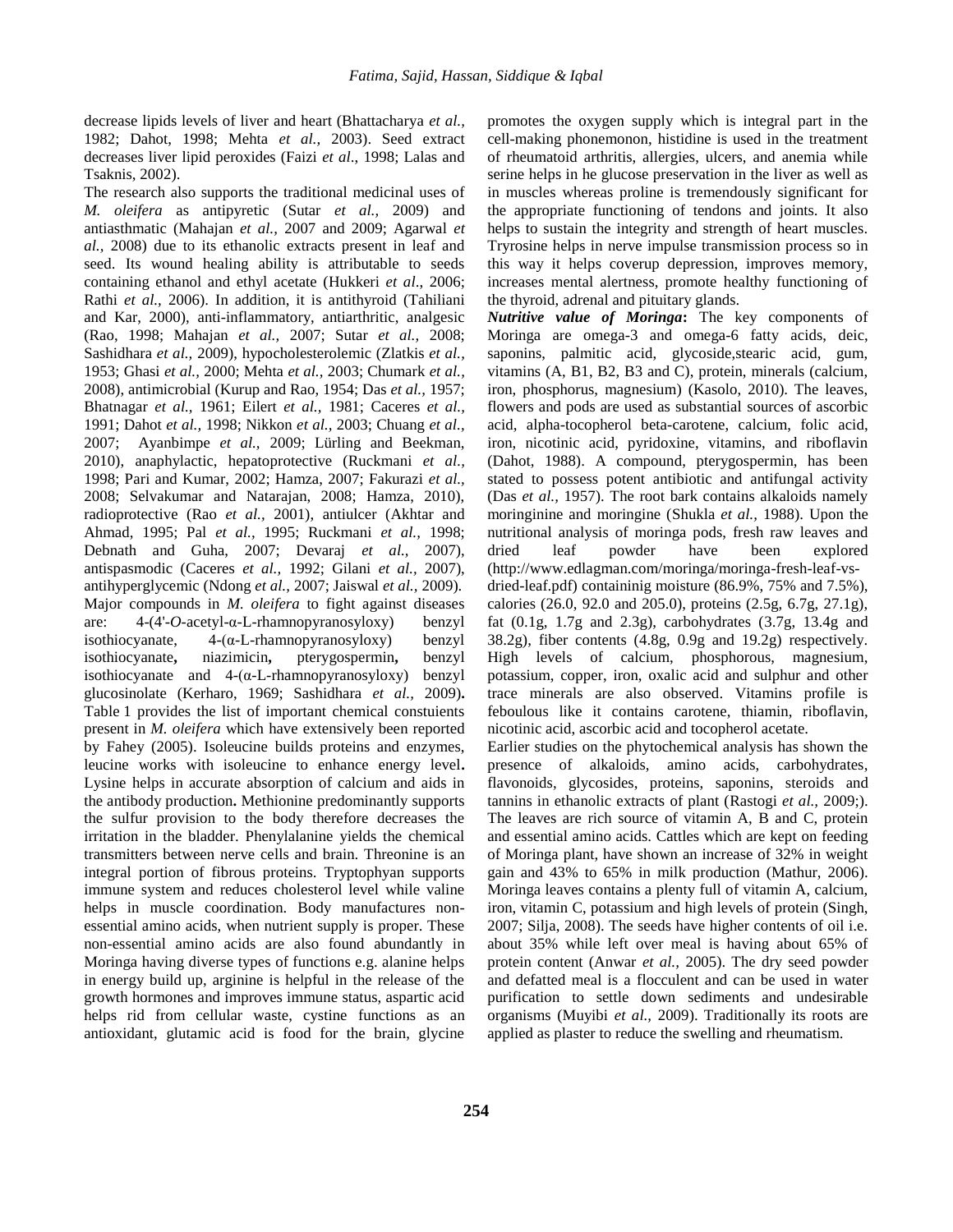| <b>Parts</b>                       | <b>Phytochemical constituents</b>                                                                   | <b>References</b>                         |
|------------------------------------|-----------------------------------------------------------------------------------------------------|-------------------------------------------|
| Leaves                             | Glycoside niazirin, niazirinin and three mustard oil                                                | Faizi et al., 1994; Verma et al., 2009;   |
|                                    | glycosides, $4 - [4^{\circ}$ -O-acetyl- $\alpha$ -L-rhamnosyloxy) benzyl]                           | Anwar et al., 2005; Makkar and Becker,    |
|                                    | isothiocyanate, niaziminin A and B                                                                  | 1996; Geervani and Devi, 1981; Das,       |
|                                    |                                                                                                     | 1965; Lakshminarayana et al., 2005;       |
|                                    |                                                                                                     | Seshadri and Nambiar, 2003                |
| Stem                               | 4-hydroxymellein, vanillin, β-sitosterone, octacosanic acid<br>and $\beta$ -sitosterol              | Saluja et al., 1978; Faizi et al., 1994   |
| <b>Bark</b>                        | $4-(\alpha$ -L-rhamnopyranosyloxy)-benzylglucosinolate                                              | Kerharo, 1969                             |
| Whole gum<br>exudates              | L-arabinose, D-galactose, D-glucuronic acid, L-rhamnose,<br>Dmannose, D-xylose and leucoanthocyanin | Bhattacharya et al., 1982                 |
| Roots                              | $4-(\alpha$ -L-rhamnopyranosyloxy) benzylglucosinolate and<br>Benzylglucosinolate                   | Sashidhara et al., 2009                   |
| Mature flowers                     | D-mannose, D-glucose, protein, ascorbic acid,                                                       | Faizi et al., 1994; Ruckmani et al., 1998 |
|                                    | polysaccharide                                                                                      |                                           |
| Whole pods                         | Nitriles, isothiocyanate, thiocarbanates, 0-[2'-hydroxy-3'-                                         | Faizi et al., 1998; Nagar et al., 1981,   |
|                                    | (2"-heptenyloxy)] propylundecanoate, 0-ethyl-4- $[(\alpha -1 -$                                     | 1982; Roy et al., 2007                    |
|                                    | rhamnosyloxy)-benzyl] carbamate, methyl-p-                                                          |                                           |
|                                    | hydroxybenzoate and β-sitosterol                                                                    |                                           |
| Leaves and                         | Glycosides-carbamate, thiocarbamate, and isothiocyanate                                             | Faizi et al., 1994; Makkar and Becker,    |
| Pods                               | Ascorbic acid, oestrogenic substances, β-sitosterol, iron,                                          | 1996; Tsaknis et al., 1999; Lako et al.,  |
|                                    | calcium, phosphorus, copper, Vitamin A, B, C, α-tocopherol,                                         | 2007; Verma et al., 1976; Shanker et al., |
|                                    | riboflavin, nicotinic acid, folic acid, pyridoxine, β-carotene,                                     | 2007; Jadhav et al., 2000                 |
|                                    | proteins, essential amino acids – methionine, cystine,                                              |                                           |
|                                    | tryptophan and lysine Novel bioactive nitrile glycosides-                                           |                                           |
|                                    | Niaziridin and niazirin                                                                             |                                           |
| Leaves, flowers<br>and fresh beans | $\alpha$ and gamma tocopherols                                                                      | Guevara et al., 1999                      |
| Mature seeds                       | Crude protein, Crude fat, carbohydrate, methionine, cysteine,                                       | Eilert and Wolters, 1981; Lalas and       |
|                                    | $4-(\alpha$ - L-rhamnopyranosyloxy)-benzylglucosinolate,                                            | Tsaknis, 2002; Bennett et al., 2003;      |
|                                    | benzylglucosinolate, moringyne, mono-palmitic and di-oleic                                          | Katre et al., 2008; Fahey et al., 2001    |
|                                    | triglyceride, benzyl isothiocynate                                                                  |                                           |
| Seed oil                           | Vitamin A, beta carotene, precursor of Vitamin A                                                    | Anwar et al., 2005; Tsaknis et al., 1999; |
|                                    |                                                                                                     | Anwar and Bhanger, 2003; Ogunbinu et      |
|                                    |                                                                                                     | al., 2009; Banerji et al., 2009           |

**Table 1. A review of chemical constituents of various body parts of** *Moringa oleifera* 

*Antiparasitic activity of M. oleifera***:** It is observed that *M. oleifera* is having potent anthelmintic activity and its gum is being used as an anti-filarial agent (Kushwaha *et al.,* 2011). The most targeted parasite species with the use of *M. oleifera* are helminths including Dracunculiasis, schistosomes and trypanosomes (Fahey, 2005). *In vitro*  activity of *M. oleifera* has shown some antiprotozoan activity (Kohler *et al.,* 2002) and is larvicidal because of soluble lactin present in its seed extract. It hinders the process of larval development and due to its heamagglutinating activity therefore it causes mortality in *Aedes aegypti* (Coelho *et al.,* 2009; Ferreira *et al.,* 2009). Water extract of *M. oleifera* is known to have larvicidal, pupicidal as well as adult mosquito killer properties against the *Culex quinquefasciatus* (Ashfaq and Ashfaq, 2012). It is being used as antimalarial (Eilert *et al.,* 1980; Gbeassor *et al.,* 

1990). Major anthelmintic activity is shown by the ethanolic extracts of the plant which when used at various concentrations can cause paralysis and death of the worms. Various concentrations of Moringa extract take varied period of time for paralysis and death of the worms as 25 mg/ml takes  $14.32 \pm 2.2$  min and  $63.57 \pm 12.6$  min, 50 mg/ml takes 8 $\pm$ 1.6 min and 52.33 $\pm$ 3.1 min while 100 mg/ml takes 6 $\pm$ 1.2 min and 45±11.4 min respectively, as experimentally noted by Gosh *et al.,* (2005).

*Miscellaneous uses of Moringa oleifera***:** Some of the uses for Moringa encompass: alley cropping for biomass, leaves and treated seed-cake as animal forage (Mahatab *et al.,* 1987), leaves for biogas production, crushed leaves as domestic cleaning agent, wood for blue dye preparation, living trees for fencing the houses, seed-cake as natural fertilizer, juices extracted from the leaves as foliar nutrient,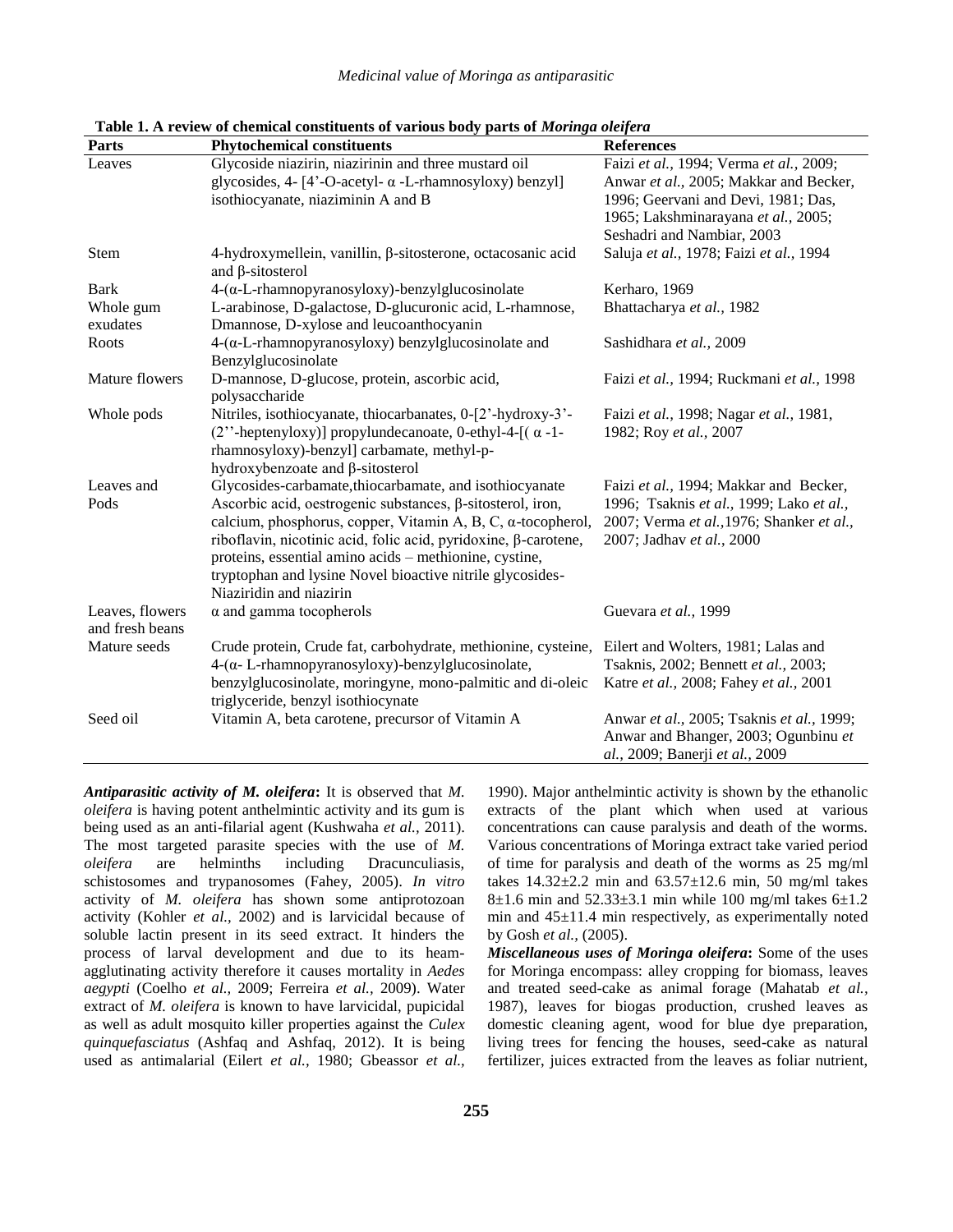leaves as green manure, gum from tree trunks, powdered seeds used to clarify honey and sugar cane juice, flower nectar as honey (Rajan, 1986), whole plant is used as medicine, ornamental plantings, dumped off leaves as biopesticide, wood to prepare pulp (Guha, *et al.,* 1968), bark for roping, bark and gum used in tanneries for tanning hides due to presence of tannin, dry seed powder for water purification purpose (Muyibi *et al.,* 2009).

*Conclusions***:** Chemotherpay remains the corner stone in the treatment of majority of infectious diseases in the under developed countries. However, the efficacy is reduced over time against pathogens (including parasites) due to development of resistance against these drugs. In addition, the drug toxicity in the host leads to depressed immune status making it more prone to other infectious diseases (Chang, 2011). Under the given circumstances, use of plants and/or plant-derived medicines for the cure of infectious diseases, in general, and parasitic diseases, in specific, is justified. Lot of work has already been carried out during the past decade by various scientists of our country regarding antiparasitic efficacy of plants and their scientific validation (Abbas *et al*., 2010; Hussain *et al*., 2010; Sindhu *et al*., 2010; Awais *et al*., 2011; Badar *et al*., 2011; Hussain *et al*., 2011). Keeping in view the expected benefits and detailed nutritive and medicinal profile of *M. oleifera*, it is suggested that effective candidates from this miraculous plant should be extracted for potent activity against prevalent parasitic agents in livestock and human population. As discussed above, *M. oleifera*, an edible tree, being cultivated worldwide in almost all tropical countries, and is progressively being utilized to meet nutritional deficiency. Leaves are rich in nutrients and have high protein content therefore widely used in medicine by physicians, healers, nutritionists and community leaders, for the treatment nutrition deficiency and other ailments related to it, but yet no clinical trials are applied for the testification of its efficacy to add it up as nutrition supplement. The development and implementation of dietry *M. oleifera* leaves has been described in "Diffusion of innovations theory" and it highlights the need for a scientific consensus on the nutritional benefits. It is suitable and economically friendly nutrient-rich food stuff for nutrient deficient populations. *M. oleifera* is capable to meet its high rate of overall utilization, macro and micronutrients avalibility, swift growth capability, high leaf yield and can survive in harsh climatic conditions. Therefore it is strongly recomended that *M. oleifera* should be adopted as a unique pan-tropical dietary plant not only for humans because of its good nutritional profile, but also for livestock rations as it contains high level of vitamins and minerals and its seeds are rich in protein. At present, cultivation of this plant is done in selected southern zone of Punjab; Researchers should try to explore the details of this plant on logical

scientific grounds to provide guidelines for its use in rationing and human supplementation. There is a dire need to start the cultivation of Moringa on national scale. In this connection, the agriculture section of the Government should facilitate farmers for technical and financial assistance whatever possible to boost up its production making it easily available for humans as well as livestock.

### **REFERENCES**

- [Abbas, R.Z., Z. Iqbal and M.N. Khan. 2010. Anticoccidial](http://www.scielo.br/scielo.php?pid=S1516-89132010000100008&script=sci_arttext)  activity of *Curcuma longa* [L. in Broilers. Braz. Arch](http://www.scielo.br/scielo.php?pid=S1516-89132010000100008&script=sci_arttext)*.*  Biol*.* Technol*.* [53:63-67.](http://www.scielo.br/scielo.php?pid=S1516-89132010000100008&script=sci_arttext)
- Abu-Niaaj, L., M. Abu-Zarga and S. Abdalla. 1996. Isolation and inhibitory effects of eupatilin, a flavone isolated from *Artemisia monosperma* Del., on rat isolated smooth muscle. Int. J. Pharmacol. 34:134-140.
- Adewunmi, C.O., O.B.O. Gtuitimein and P. Furu. 1990. Molluscicidal and antischistosomal activities of *Zingiber officinale.* Planta Med. 56:374-376.
- Agarwal, R., S.K. Gupta, S.S. Agrawal, S. Srivastava and R. Saxena. 2008. Oculohypotensive effects of *Foeniculum vulgare* in experimental models of glaucoma. Indian J. Physiol. Pharmacol. 52 : 77-83.
- Aggarwal, B.B., C. Sundaram, N. Malani and H. Ichikawa. 2007. Curcumin: the Indian solid gold. Adv. Exp. Med. Biol. 595:1-75
- Akhtar, A.H. and K.U. Ahmad. 1995. Anti-ulcerogenic evaluation of the methanolic extracts of some indigenous medicinal plants of Pakistan in aspirin– ulcerated rats. J. Ethnopharmacol. 46:1-6.
- Akhtar, M.S. and I. Ahmad. 1990. Anthelmintic and phytochemistryical studies on *Hyoscyamus niger* Linn. (Ajwain Khurasani) seeds and *Morringa oleifera,* Lam (Sohanjna) roots. J. Pharmacol. 3:75-81.
- Akhtar, M.S. and I. Ahmad. 1991. Evaluation of antinematodal efficacy of tetrahydrohaunine in goats. Vet. Arhiv. 6:307-311.
- Akhtar, M.S. and I.J. Hassan. 1985. Evaluation of *Saussurea lappa* roots (Qust) against natural infection of gastrointestinal nematodes in sheep. Pak. J. Agri. Sci.  $22:1 - 7$ .
- Akhtar, M.S. and S. Riffat. 1984. Efficacy *of Melia azedarach* Linn. (Bakain) and morantel against naturally acquired gastrointestinal nematodes in goats. Pak. Vet. J. 4:176-179.
- Akhtar, M.S. and S. Riffat. 1987. Evaluation of anticestodal activity of *Lagenaria siceraria* (Kaddoo) seeds in sheep. Pak. Vet. J. 7:139-141.
- Akhtar, M.S., I. Javed, C.S. Hayat and B.H. Shah. 1985. Efficacy and safety of *Caesalpinia crista* Linn. seeds and its extracts in water and methanol against natural *Neoascaris vitulorum* infection in buffalo calves. Pak. Vet. J. 5:192-196.
- Akhtar, M.S., Z. Igbal and M.N. Khan. 1999. Evaluation of anthelmintic activity *Chenopodium album* (Bathu)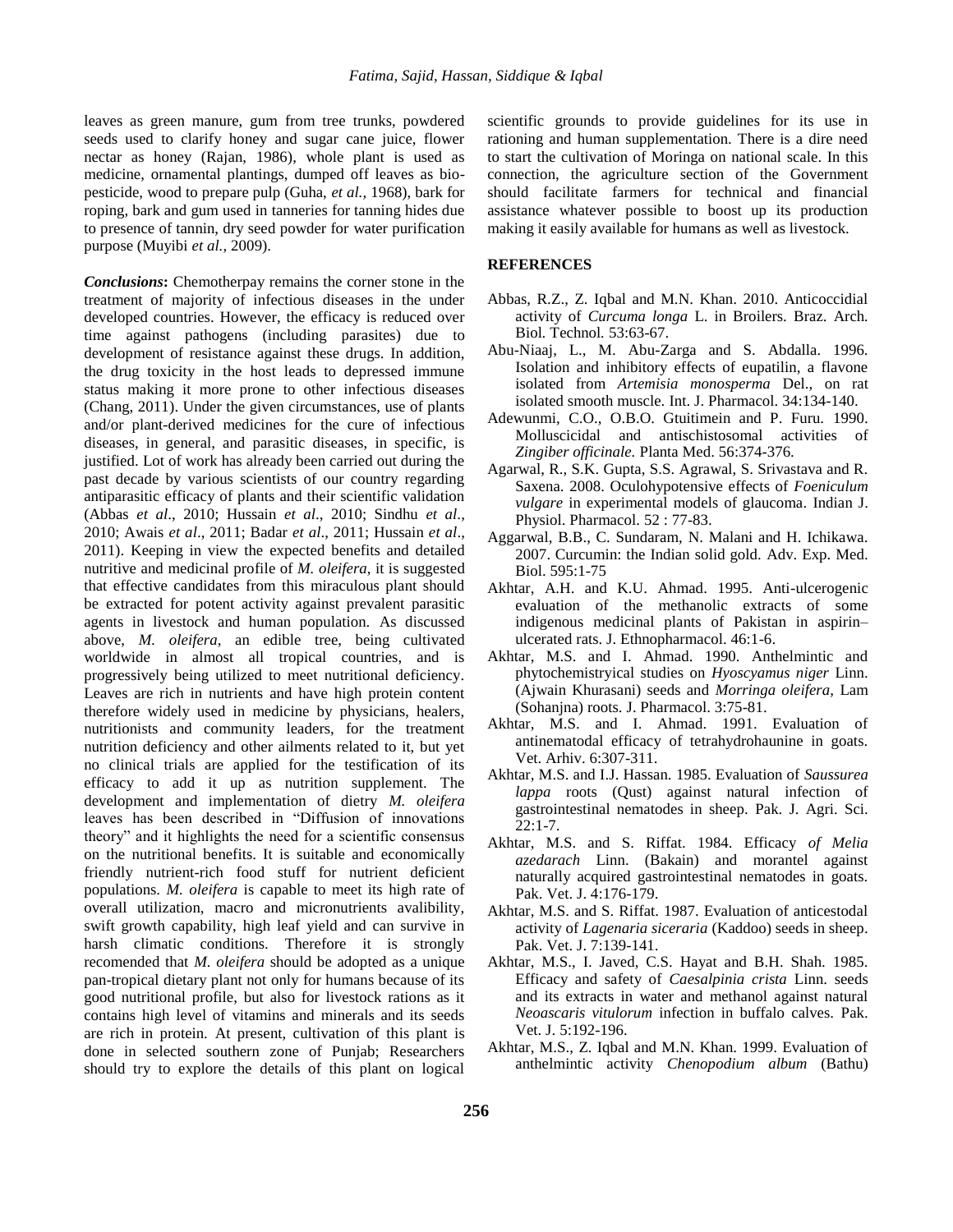against nematodes in sheep*.* Int. J. Agric. Biol. 1:121- 124.

- Alawa, C.B.I., A.M. Adamu, J.O. Gefu, O.J. Ajanusi, P.A. Abdu, N.P. Chiezey, J.N. Alawa and D.D. Bowman. 2003. *In vitro* screening of two Nigerian medicinal plants (*Vernonia amygdalina* and *Annona senegalensis*) for anthelmintic activity. Vet. Parasitol. 113:73-81.
- Ali, S.M. and R.K. Mehta. 1970. Preliminary pharmacological and anthelmintic studies of the essential oil of *Piper betle* L. Indian J. Pharmacol. 32:132-133.
- Anwar, F. and M.I. Bhanger. 2003. Analytical characterization of *Moringa oleifera* seed oil grown in temperate regions of Pakistan. J. Agric. Food Chem. 51:6558-6563.
- Anwar, F., M. Ashraf and M.I. Bhanger. 2005. Interprovenance variation in the composition of *Moringa oleifera* oil seeds from Pakistan. J. Am. Oil Chem. Soc. 82:45-51.
- Ashfaq, M. and U. Ashfaq. 2012. Evaluation of mosquitocidal activity of water extract of *Moringa oleifera* seeds against *culex quinquefasciatus* (Diptera: culicidae) in Pakistan. Pak. Entomol. 34:21-26.
- Aslam, M., M. Ismat, R.H. Qureshi, S. Nawaz and I.A. Mehmood. 1994. Paddy yield affected by planting techniques in a salt-affected soil. Pak. J. Agri. Sci. 31:40-405.
- Assis, L.M., C.M.L. Bevilaqua, S.M. Morais, L.S. Vieira, C.T.C. Costa and J.A.L. Souza. 2003. Ovicidal and larvicidal activity *in vitro* of *Spigelia anthelmia* Linn. extracts on *Haemonchus contrtus*. Vet. Parasitol. 117:43-49.
- Awais, M.M., M. Akhtar, F. Muhammad, A.U. Haq and M.I. Anwar. 2011. Immunotherapeutic effects of some sugar cane (*Saccharum ofcinarum* L.) extracts against coccidiosis in industrial broiler chickens. Exp. Parasitol. 128:104-110.
- Ayanbimpe, G.M., T.K. Ojo, E. Afolabi, F. Opara, S. Orsaah and O.S. Ojerinde. 2009. Evaluation of extracts of *Jatropha curcas* and *Moringa oleifera* in culture media for selective inhibition of saprophytic fungal contaminants. J. Clin. Lab. Anal. 23:161-164.
- Badar, N., Z. Iqbal, M.N. Khan and M.S. Akhtar. 2011. *In vitro* and *in vivo* anthelmintic activity of *Acacia nilotica* (L.) Willd. Ex Delile Bark and Leaves. Pak. Vet. J. 31:185-191.
- Babar, W., Z. Iqbal, M.N. Khan and G. Muhammad. 2012. An inventory of the plants used for parasitic ailments of animals. Pak. Vet. J. 32: 183-187.
- Banerji, R., A. Bajpai and S.C. Verma. 2009. Oil and fatty acid diversity in genetically variable clones of *Moringa oleifera* from India. J. Oleo. Sci. 58:9-16.
- Bennett, R.N., F.A. Mellon, N. Foidl, J.H. Pratt, M.S. Dupont, L. Perkins and P.A. Kroon. 2003. Profiling glucosinolates and phenolics in vegetative and reproductive tissues of the multipurpose trees *Moringa*

*oleifera* L. (horseradish tree) and *Moringa stenopetala* L. J. Agric. Food Chem. 51:3546-3553.

- Bhatnagar, S.S., H. Santapau, J.D. Desa, A.C. Maniar, N.C. Ghadially and S. Yellore. 1961. Biological activity of Indian medicinal plants. Part 1. Antibacterial, antitubercular and antifungal action. Indian J. Med. Res. 49:799-805.
- Bhattacharya, S.B., A.K. Das and N. Banerji. 1982. Chemical investigations on the gum exudate from sajna (*Moringa oleifera*). Carbohyd. Res. 102:253-262.
- Bogh, H.O., J. Andreassen and J. Lemmich. 1996. Anthelmintic usage of extracts of *Embelia schimperi*  from Tanzania. J. Ethnopharmacol. 50:35-42.
- Bories, C., L. Loiseau, D. Cortes, S.H. Myint, R. Hoquenuller, P. Gayral, A. Cave and A. Laurens. 1991. Antiparasitic activity *of Annona muricata* and *Annona cheromolia* seeds. Planta Med. 54:434-436.
- Boulanger, D. 2002. The Islamic contribution to science, mathematics and technology", OISE Papers, in STSE Education.
- Caceres, A., A. Saravia, S. Rizzo, L. Zabala, E. De Leon and F. Nave. 1992. Pharmacologic properties of *Moringa oleifera* 2: Screening for antispasmodic, antiinflammatory and diuretic activity. J. Ethnopharmacol. 36:233-237.
- Caceres, A., O. Cabrera, O. Morales, P. Mollinedo and P. Mendia. 1991. Pharmacological properties of *Moringa oleifera* 1: Preliminary screening of antimicrobial activity. J. Ethnopharmacol. 33:213-216.
- Chakraborty, B., N.M. Ray and S. Sikdar. 1976. Anthelmintic and pharmacological study with an alcoholic extract of *Ananas sativus.* Indian J. Anim. Health. 15:117-119.
- Chakraborty, B., N.M. Ray and S. Sikdar. 1979. Study of anthelmintic property of *Tribulus terrestris* Linn. Indian J. Anim. Health. 1:23-25*.*
- Chang, A. 2011. Chemotherapy, chemoresistance and the changing treatment landscape for NSCLC. Lung Cancer. 71:3–10.
- Chuang, P.H., C.W. Lee, J.Y. Chou, M. Murugan, B.J. Shieh and H.M. Chen. 2007. Antifungal activity of crude extracts and essential oil of *Moringa oleifera Lam*. Bioresource Technol. 98:232-236.
- Chumark, P., P. Khunawat, Y. Sanvarinda, S. Phornchirasilp, N.P. Morales, L**.** Phivthong-ngam, P. Ratanachamnong, S. Srisawat and K.S. Pongrapeeporn. 2008. The *in vitro* and *ex vivo* antioxidant properties, hypolipidaemic and antiatherosclerotic activities of water extract of *Moringa oleifera Lam*. leaves. J. Ethnopharmacol. 116:439-446.
- Coelho, J.S., N.D. Santos, T.H. Napoleao, F.S. Gomes, R.S. Ferreira and R.B. Zingali*.* 2009. Effect of *Moringa oleifera* lectin on development and mortality of *Aedes aegypti* larvae. Chemosphere. 77:934-938.
- Coppin, J. 2008. A study of nutritional and medicinal values of *Moringa oleifera* leaves from susaharan Africa: Ghana, Rwanda Senegal and Zambia. M.Sc. Thesis.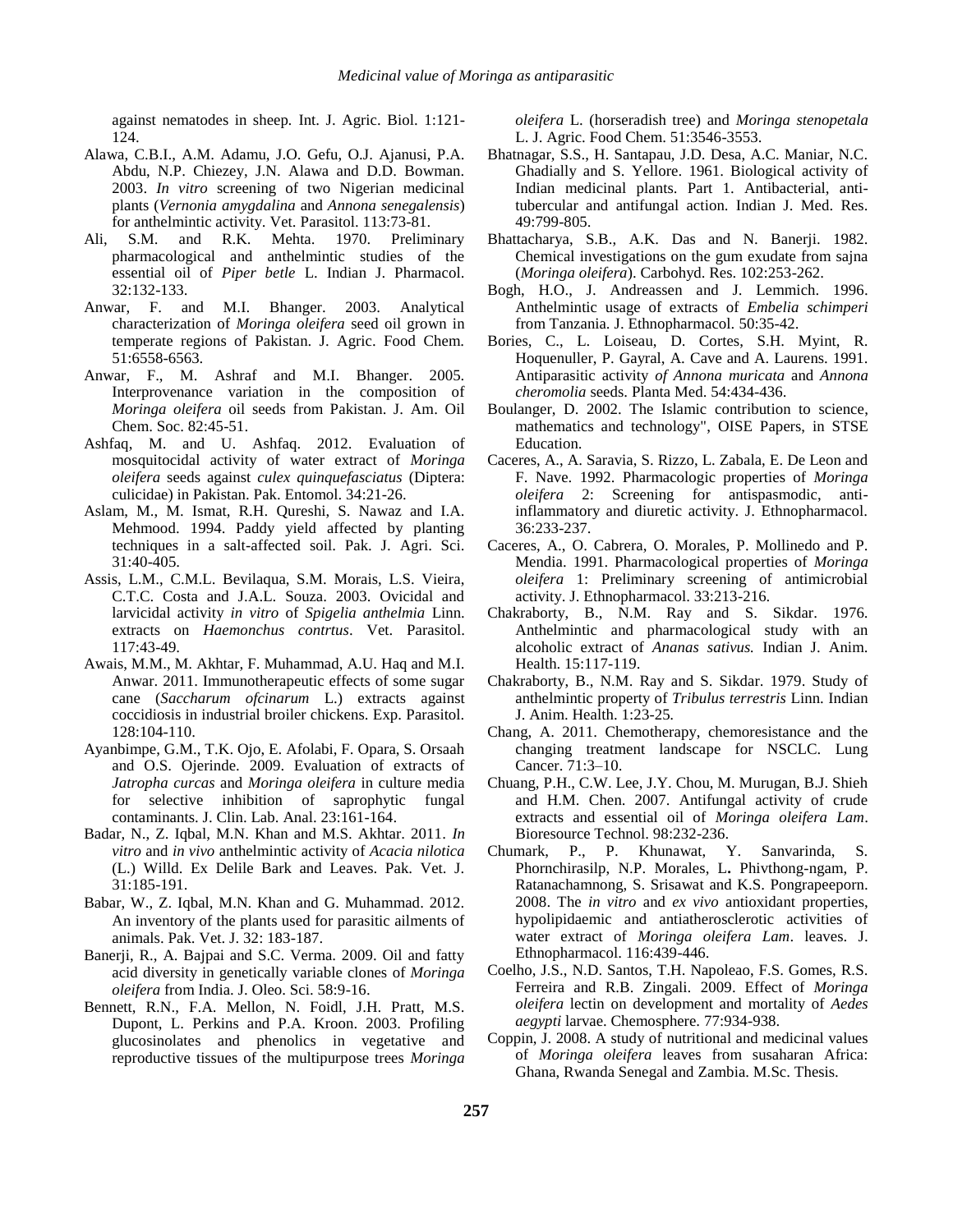- Cox, P.A. 2000. Will tribal knowledge survive the millennium. Sci. 287:44-45.
- Dahot, M.U. 1998. Antimicrobial activity of small portion of *Moringa oleifera* leaves. J. Islamic Acad. Sci. 11:27-32.
- Das, B.R., P.A. Kurup, R.P.L. Narasimha and A.S. Ramaswamy. 1957. Antibiotic principle from *Moringa pterygosperma* VII. Antibacterial activity and chemical structure of compounds related to pterygospermin. Indian J. Med. Res. 45:191-196.
- Debnath, S. and D. Guha. 2007. Role of *Moringa oleifera* on enterochromaffin cell count and serotonin content of experimental ulcer model. Indian J. Exp. Biol. 45:726- 731.
- Devaraj, V.C., M. Asad and S. Prasad. 2007. Effect of leaves and fruits of *Moringa oleifera* on gastric and duodenal ulcers. Pharmaceutical Biotechnol. 45:332-338.
- Dixit, V.K. and K.C. Varma. 1975. Anthelmintic properties of essential oils from rhizomes of *Hedychium coronarium* Koenig and *Hedychium spicatum* Koenig. Indian J. Pharm. 37:143-144.
- Dubey, M.P. and I. Gupta. 1969. Anthelmintic activity of *Alangium lamarckii.* Indian J. Physiol. Pharmacol. 12:35-36.
- Eilert, U., B. Wolters and A. Nahrstedt. 1980. Antibiotic principle of seeds of *Moringa oleifera*. Planta Med. 39(3):235.
- Eilert, U., B. Wolters and A. Nahrstedt. 1981. The antibiotic principle of seeds of *Moringa oleifera* and *Moringa stenopetala*. Planta Med. 42:55-61.
- Fahey J.W. 2005. *Moringa oleifera*: a review of the medical evidence for its nutritional, therapeutic and prophylactic properties. Part 1. In: Trees for Life Journal. [http://www.tfljournal.org/article.php/200512011249315](http://www.tfljournal.org/article.php/20051201124931586) [86.](http://www.tfljournal.org/article.php/20051201124931586)
- Fahey, J.W., A.T. Zalcmann and P. Talalay. 2001. The chemical diversity and distribution of glucosinolates and isothiocyanates among plants. Phytochemistry. 56:5-51.
- Faizi, S., B.S. Siddiqui, R. Saleem, K. Aftab, F. Shaheen and A.H. Gilani. 1998. Hypotensive constituents from the pods of *Moringa oleifera*. Planta Med. 64:225-228.
- Faizi, S., B.S. Siddiqui, R. Saleem, K. Aftab, F. Shaheen and A.H. Gilani. 1998. Bioactive compounds from the leaves and pods of *Moringa oleifera*. New Trends in Natural Products Chem. 175-183.
- Faizi, S., B.S. Siddiqui, R. Saleem, S. Siddiqui, K. Aftab, F. Shaheen and A.H. Gilani. 1994. Isolation and structure elucidation of new nitrile and mustard oil glycosides from *Moringa oleifera* and their effect on blood pressure. J. Nat. Prod. 57:1256-1261.
- Fakurazi, S., I. Hairuszah and U. Nanthini. 2008. *Moringa oleifera* Lam. prevents acetaminophen induced liver injury through restoration of glutathione level. Food Chem. Toxicol. 46:2611-2615.
- Ferreira, P.M.P., A.F.F.U. Carvalho, D.F. Farias, N.G. Cariolano, V.M.M. Melo, M.G.R. Queiroz, A.M.C. Martins and J.G. Machado-Neto. 2009. Larvicidal activity of the water extract of *Moringa oleifera* seeds

against *Aedes aegypti* and its toxicity upon laboratory animals. An. Acad. Bras. Cienc. 81:207-216.

- Gaind, K.N., H.C. Mital and S.R. Khanna. 1964. Anthelmintic activity of Triphala. Indian J. Pharmacol. 26:106-107.
- Garg, S.C. and H.L. Kasera. 1982a. Anthelmintic activity of *Callistemon viminalis.* Fitoterapia. 53:179-181.
- Garg, S.C. and H.L. Kasera. 1982b. *In vitro* anthelmintic activity of the essential oil of *Anacardium occidentale.* Indian Perfumer. 26:239-240.
- Garg, S.C. and S. Nakhare. 1993. Studies on the essential oils from the flowers of *Eupatorium triplinerve*. Indian Perfumer. 37:318-323.
- Gbeassor, M., A.Y. Kedjagni, K. Koumaglo, C. de Souza, K. Agbo, K. Aklikokou and K. A. Amegbo. 1990. *In vitro* antimalarial activity of six medicinal plants. Phytotherapy Res. 4:(3)115-117
- Geervani, P. and A. Devi. 1981. Influence of protein and fat on the utilization of carotene from drumstick (*Moringa oleifera*) leaves. Indian J. Med. Res. 74: 548-553.
- Ghasi, S., E. Nwobodo and J.O. Ofili. 2000. Hypocholesterolemic effects of crude extract of leaf of *Moringa oleifera* Lam. in high-fat diet fed wistar rats. J. Ethnopharmacol. 69:21-25.
- Gilani, A.H., S. Bashir and A. Khan. 2007. Pharmacological basis for the use of *Borago officinalis* in gastrointestinal, respiratory and cardiovascular disorders. J. Ethnopharmacol. 114(3):393-399.
- Girgune, J.B., N.K. Jain and B.D. Garg. 1978. Anthelmintic activity of some essential oils. Indian Perfumer. 22:296- 297.
- Girgune, J.B., N.K. Jain and B.D. Garg. 1979. Antimicrobial and anthelmintic activity of essential oil from *Gardenia lucida* Roxb. Indian Perfumer. 23:213-215.
- Githiori, J.B., J. Hogland, P.J. Waller and R.L. Baker. 2004. Evaluation of anthelmintic properties of some plants used as livestock dewormers against *Haemonchus contortus* infection in sheep. Parasitol. 129:245-253.
- Guarrera, P.M. 1999. Traditional antihelmintic, antiparasitic and repellent uses of plants in Central Italy. J. Ethnopharmacol. 68:183-192.
- Guevara, A.P., C. Vargas, H. Sakurai, Y. Fujiwara, K. Hashimoto, T. Maoka, M. Kozuka, Y. Ito, H. Tokuda and H. Nishino. 1999. An antitumor promoter from *Moringa oleifera* Lam. Mutat Res. 440:181-188.
- Guha, S.R.D., S.N. Dhoundiyal and G.M. Mathur. 1968. Mechanical pulps for newsprint grade papers from *Moringa pterygosperma*. Indian Forester. 94(8):634- 638.
- Hamad, K.K., Z. Iqbal, Z.U.D. Sindhu and G. Muhammad. 2013. Antinematicidal activity of *Nicotiana tabacum* L. leaf extracts to control benzimidazole-resistant *Haemonchus contortus* in sheep. Pak. Vet. J. 33: 85-90.
- Hammond, J.A., D. Fielding and S.C. Bishop. 1997. Prospects for plant anthelmintics in tropical veterinary medicine. Vet. Res. Commun. 21:213-228.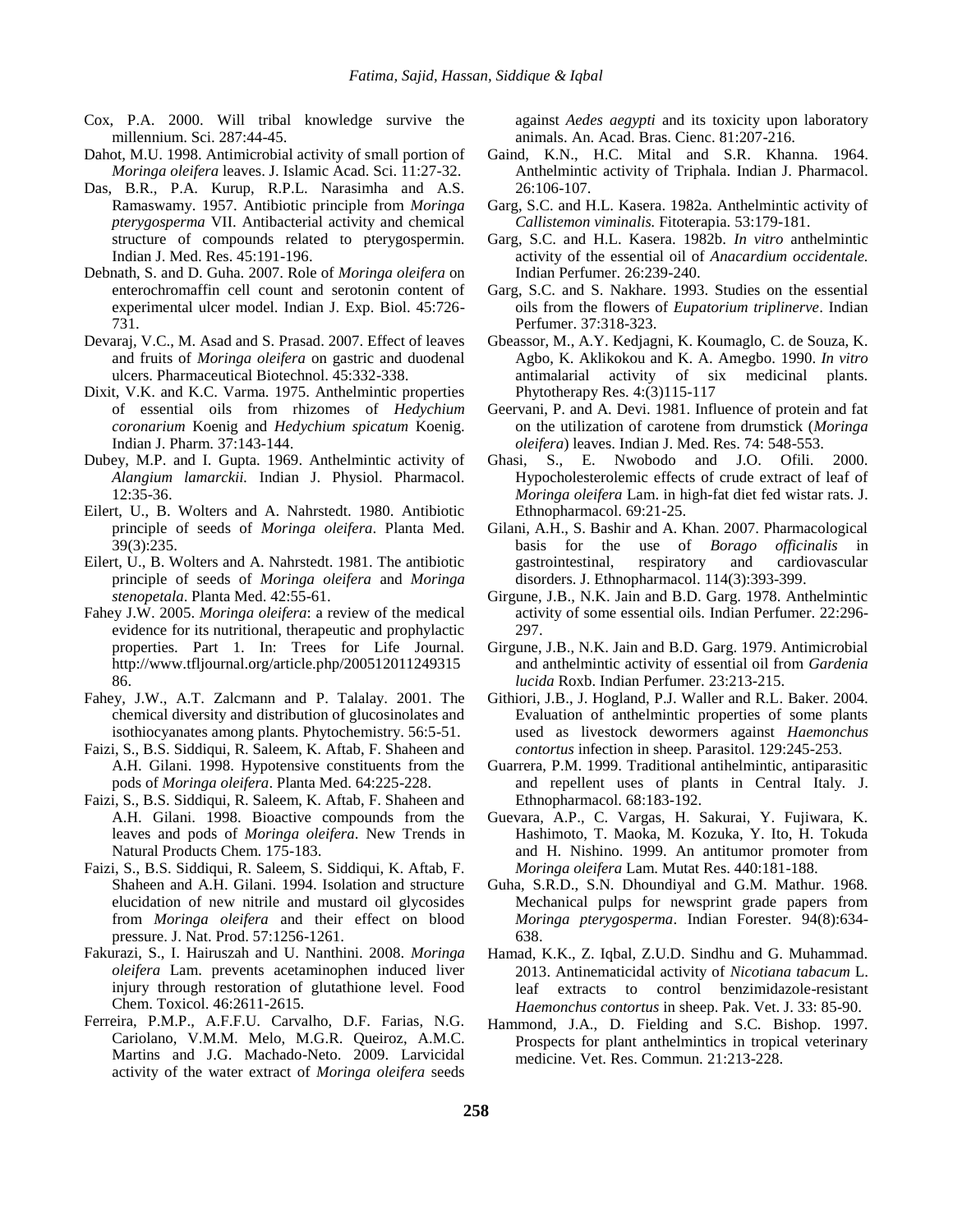- Hamza, A.A. 2007. *Curcuma longa*, *Glycyrrhiza glabra* and *Moringa oleifera* ameliorate diclofenac-induced hepatotoxicity in rats. Am. J. Pharmacol. Toxicol. 2:80- 88.
- Hamza, A.A. 2010. Ameliorative effects of *Moringa oleifera* Lam. seed extract on liver fibrosis in rats. Food Chem. Toxicol. 48:345-355.
- Huff, T. 1996. The rise of early modern science: Islam, China, and the West. Cambridge University Press. p. 218.
- Hukkeri, V.I., C.V. Nagathan, R.V. Karadi and B.S.M. Patil. 2006. Antipyretic and wound healing activities of *Moringa oleifera* Lam. in rats. Indian J. Pharm. Sci. 68:124-126.
- Hussain, A., M.N. Khan, M.S. Sajid, Z. Iqbal, M.K. Khan, R.Z. Abbas, M.A. Raza and G.R. Needham. 2010. *In Vitro* Screening of the Leaves of *Musca paradisiaca* for anthelmintic actvity. J. Anim. Plant Sci. 20:5-8.
- Hussain, A., M.N. Khan, Z. Iqbal, M.S. Sajid and M.K. Khan. 2011. Anthelmintic activity of *Trianthema portulacastrum* L. and *Musa paradisiaca* L. against gastrointestinal nematodes of sheep. Vet. Parasitol. 179:92-99.
- Ibrahim, M.A., N. Nwude, R.A. Ogunsusi and Y.O. Aliu. 1984. Screening of the West African plants for antihelmintic activities. ILCA Bulletin. 17:19-23.
- [http://www.edlagman.com/moringa/moringa-fresh-leaf-vs](http://www.edlagman.com/moringa/moringa-fresh-leaf-vs-dried-leaf.pdf)[dried-leaf.pdf](http://www.edlagman.com/moringa/moringa-fresh-leaf-vs-dried-leaf.pdf) (accessed on January 28, 2014)
- Iqbal, Z., M. Akhtar, M.N. Khan and M. Riaz. 1993. Prevalence and economic significance of haemonchosis in sheep and goats slaughtered at Faisalabad abattoir. Pak. J. Agri. Sci. 30:51-53.
- Iqbal, Z., M. Lateef, A. Jabbar, G. Muhammad and M.N. Khan. 2005. Anthelmintic activity of *Calotropis procera* (Ait.) Ait. F. flowers in sheep*.* J. Ethnopharmacol. 102:256-261.
- Iqbal, Z., M. Lateef, A. Jabbar, M.N. Ghayur and A.H. Gilani. 2006. *In vivo* anthelmintic activity of *Butea monosperma* against Trichostrongylid nematodes in sheep. Fitoterapia. 77:137-140.
- Iqbal, Z., M. Lateef, M. Ashraf and A. Jabbar. 2004. Anthelmintic activity of *Artemisia brevifolia* in sheep. J. Ethnopharmacol. 93:265-268.
- Iqbal, Z., Q.K. Nadeem, M.N. Khan, M.S. Akhtar and F.N. Waraich. 2001b. *In vitro* anthelmintic activity of *Allium sativum, Zingiber officinale, Curcurbita mexicana and Ficus religiosa.* Int. J. Agr. Biol. 3:454-457.
- Iqbal, Z., W. Babar, Z.U.D. Sindhu, R.Z. Abbas and M.S. Sajid. 2012. Evaluation of anthelmintic activity of different fractions of *Azadirachta indica* A. Juss seed extract. Pak. Vet. J. 32:579-583.
- Jadhav, S.L., S.R. Sharma, S.C. Pal, S.B. Kasture and V.S. Kasture. 2000. Chemistry and pharmacology of *Moringa oleifera* and *Moringa concanescens* Niro. Indian Drugs. 37(3):139-144.
- Jaiswal, D., R.P. Kumar, A. Kumar, S. Mehta and G. Watal. 2009. Effect of *Moringa oleifera* Lam. leaves aqueous

extract therapy on hyperglycemic rats. J. Ethnopharmacol. 123:392-396.

- Kailani, S.U.R., M.S. Akhtar and M. Ashraf. 1995. Antifasciolic efficacy of indigenous plant drugs: Kalonji, Shahterah and Karanjwa in buffaloes. Pak. J. Pharm. Sci. 8:17-27.
- Kakrani, H.K. and G.A. Kalyani. 1984. Anthelmintic activity of the essential oil of *Commiphora mukul.*  Fitoterapia. 55:232-234.
- Kalesaraj, R. 1975. Screening of some indigenous plants for anthelmintic action against human *Ascaris lumbricoides.* Indian J. Physiol. Pharmacol. 19:47-49.
- Kalyani, G.A., K.S. Aithal and K.K. Srivastava. 1989. *In vitro* anthelmintic activity of essential oil from the fruits of *Zanthoxylum limonella*. Fitoterapia. 2:160-162.
- Kar, P.K., V. Tandon and N. Saha. 2002. Anthelmintic efficacy of *Flemingia vestita*: genistein–induced effect on the activity of nitric oxide synthase and nitric oxide in the trematode parasite, *Fasciolopsis buski.* Parasitol. Int. 51:249-257.
- Kasolo, J. 2010. Phytochemicals and uses of *Moringa oleifera* leaves in Ugandan rural communities. J. Med. Plant Res. 4(9):753-775.
- Katre, U.V., C.G. Suresh, M.I. Khan and S.M. Gaikwad. 2008. Structure–activity relationship of a hemagglutinin from *Moringa oleifera* seeds. Int. J. Biol. Macromol. 42:203-207.
- Kaushik, R.K., J.C. Katiyar and A.B. Sen. 1981. A new *in vitro* screening technique for anthelmintic activity using *Ascaridia galli* as a test parasite. Indian J. Anim. Sci. 51:869-872.
- Kerharo, P.J. 1969. Un remede populaire Sengalais: Le 'Nebreday' (*Moringa oleifera* Lam.) employs therapeutiques en milieu Africain chimie et pharmacologie. Plantes Med. Phytother. 3:14-21.
- Kochapakdee, S., W. Pralomkarn, S. Choldumrongku and S. Saithanoo. 1995. Change in live-weight gain, blood constituents and worm egg counts in Thai native and crossbred goats raised in village environments in southern Thailand. Asian-Aust. J. Anim. Sci. 8:241-247.
- Kohler, I., K. Jenett-Siems, K. Siems, M.A. Hernandez, R.A. Ibarra, W.G. Berendsohn, U. Bienzle and E. Eich. 2002. *In vitro* antiplasmodial investigation of medicinal plants from El Salvador. Z Naturforsch C. 57:(3-4):277-281.
- Kokate, C.K. and K.C. Varma. 1971. Anthelmintic activity of some essential oils. Indian J. Hosp. Pharm. 8:150- 151.
- Krause, H.D. 1993. Treatment of helminth infections with Abrotanum. Biologische Tiermedizin. 10:13-19.
- Kurup, P.A. and P.I. Rao. 1954. Antibiotic principle from *Moringa pterygosperma* IV. The effect of addition of vitamins and amino acids on the anti-bacterial activity. Indian J. Med. Res. 42:101-107.
- Kushwaha, V., K. Saxena, S.K. Verma, V. Lakshmi, R.K. Sharma and P.K. Murthy, 2011. Antifilarial activity of gum from *Moringa oleifera* Lam. On human lymphatic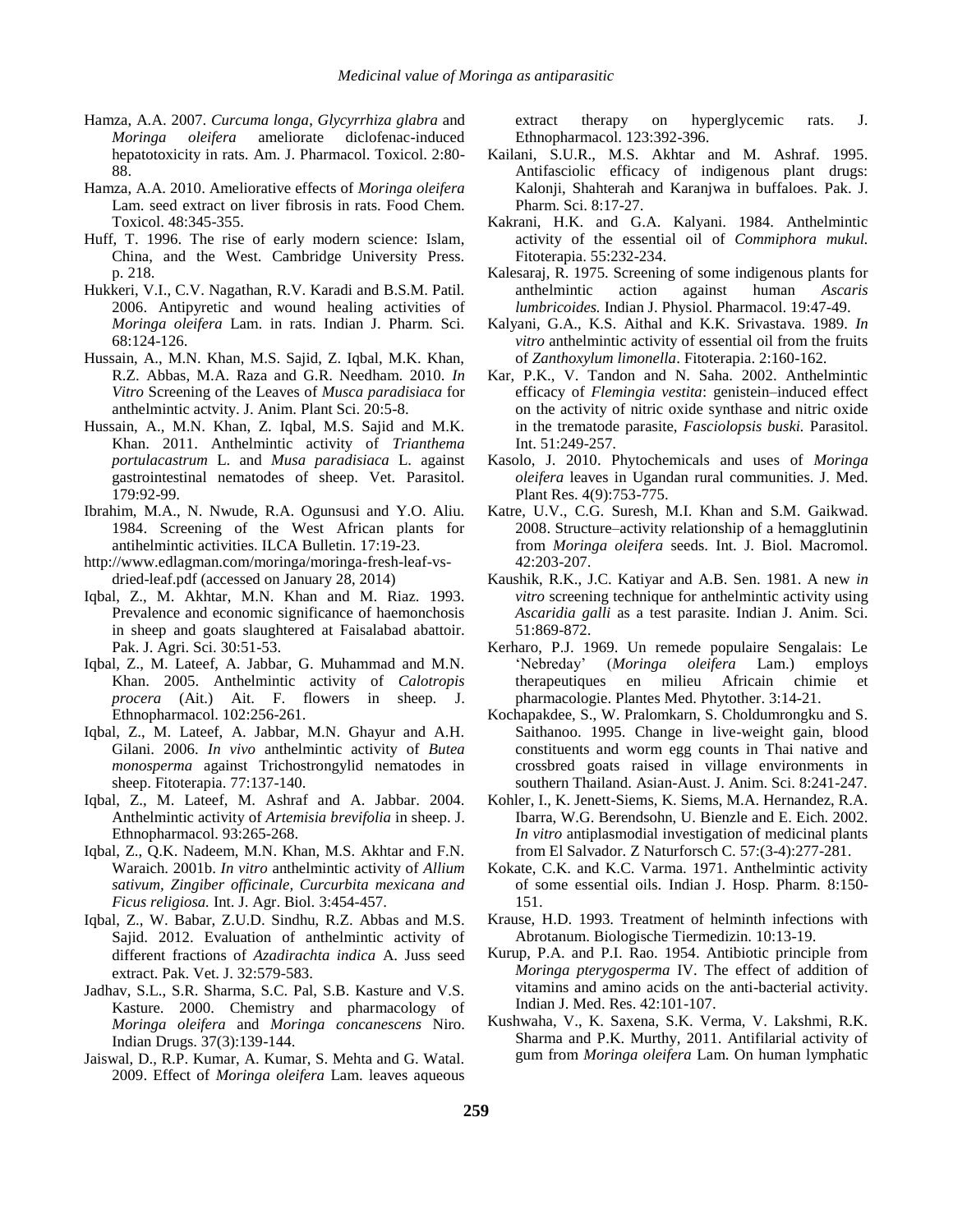filaria Brugia malayi. Chron. Young Scientists 2(4):201- 206.

- Lako, J., V.C. Trenerry, M. Wahlqvist, N. Wattanapenpaiboon, S. Sotheeswaran and R. Premier. 2007. Phytochemical flavonols, carotenoids and the antioxidant properties of a wide selection of Fijian fruit, vegetables and other readily available foods. Food Chem. 101:1727-1741.
- Lakshminarayana, R., M. Raju, T.P. Krishnakantha and V. Baskaran. 2005. Determination of major carotenoids in a few Indian leafy vegetables by highperformance liquid chromatography. J. Agric. Food Chem. 53:2838-2842.
- Lal, J., S. Chandra, V.R. Prakash and M. Sabir. 1976. *In vitro* anthelmintic action of some indigenous medicinal plants on *Ascaridia galli* worms. Indian J. Physiol. Pharmacol. 20:64-68.
- Lalas, S. and J. Tsaknis. 2002. Characterization of *Moringa oleifera* seed oil variety "Periyakulum 1". J. Food Compost. Anal. 15:65-77.
- Lateef, M., Z. Iqbal, M.N. Khan, M.S. Akhtar and A. Jabbar. 2003. Anthelmintic activity of *Adhatoda vesica* roots. Int. J. Agri. Biol. 5:86-90.
- Loudon, I., 2002. Western medicine: An illustrated history. Oxford University Press. p.54.
- Lürling, M. and W. Beekman. 2010. Anti-cyanobacterial activity of *Moringa oleifera* seeds. J. Appl. Phycol. 22(4):503-510.
- Mabberley, D.J. 1997. The plant book. 2nd ed., Cambridge Univ. Press, Cambridge, UK. p.467.
- Mahajan, S.G. and A.A. Mehta. 2007. Inhibitory action of ethanolic extract of seeds of *Moringa oleifera* Lam. on systemic and local anaphylaxis. J. Immunotoxicol. 4:287-294.
- Mahajan, S.G., A. Banerjee, B.F. Chauhan, H. Padh, M. Nivsarkar and A.A. Mehta. 2009. Inhibitory effect of nbutanol fraction of *Moringa oleifera* Lam. seeds on ovalbumin- induced airway inflammation in a guinea pig model of asthma. Int. J. Toxicol. 28:519-527.
- Mahajan, S.G., R.G. Mali and A.A. Mehta. 2007. Effect of *Moringa oleifera* Lam. Seed extract on toluene di isocyanate–induced immune-mediated inflammatory responses in rats. J. Immunotoxicol. 4:85-96.
- Mahajan, S.G., R.G. Mali and A.A. Mehta. 2007. Protective effect of ethanolic extract of seeds of *Moringa oleifera* Lam. against inflammation associated with development of arthritis in rats. J. Immunotoxicol. 4:39-47.
- Mahatab, S.N., A. Ali and A.H.M. Asaduzzaman. 1987. Nutritional potential of sajna leaves in goats. Livestock Advisor. 12(12):9-12.
- Makkar, H.P.S. and K. Becker. 1996. Nutritional value and antinutritional components of whole and ethanol extracted *Moringa oleifera* leaves. Anim. Feed Sci. Technol. 63:211-228.
- Mathur, B. 2006. Moringa for cattle fodder and plant growth. President, Trees for life[. www.treesforlife.org.](http://www.treesforlife.org/)
- Mehta, K., R. Balaraman, A.H. Amin, P.A. Bafna and O.D. Gulati. 2003. Effect of fruits of *Moringa oleifera* on the

lipid profile of normal and hypercholesterolaemic rabbits. J. Ethnopharmacol. 86:191-195.

- Mehta, R.K. and G.C. Parashar. 1966. Effect of *Butea frondosa, Vernonia anthelrnintica,* and *Carica Papaya*  against Oxyurids in mice. Indian Vet. J. 43:73-78.
- Minja, M.M.J. 1989. Collection of Tanzanian medicinal plants for biological activity studies. In: Proc. 7th Tanzania Vet. Assoc. Sci. Conf., Arusha. 7:67-78.
- Mishra, S.H., R.S. Gaud, R.A. Sharma and S.C. Chaturvedi. 1979. Anthelmintic activity of some essential oils. Indian Perfumer. 23:208-209.
- Morton, J.F. 1991. The horseradish tree, *Moringa pterigosperma* (Moringaceae). A boon to Arid lands? Econ. Bot. 45:318-333.
- Mughal, M.H., G. Ali, P.S. Srivastava and M. Iqbal. 1999. Improvement of drumstick (*Moringa pterygosperma* Gaertn.) – A unique source of food and medicine through tissue culture. Hamdard Med. 42:37-42.
- *Muyibi, S.A., M.J.M.M. Noor, D.T. Ong and K.W. Kai. 2001.*  Moringa oleifera *seeds as a flocculant in waste sludge treatment. Int. J. Envir. Stud. 58:185-189.*
- Nagar, P.K., R.I. Iyer and P.K. Sircar. 1981. Auxins in *Moringa pterygosperma* Gaertn fruits. Indian J. Exp. Biol. 19:487.
- Nagar, P.K., R.I. Iyer and P.K. Sircar. 1982. Cytokinins in developing fruits of *Moringa pterigosperma* Gaertn. Physiol. Plant. 55:45-50.
- Nakhare, S. and S.C. Garg. 1991. Anthelmintic activity of some essential of *Artemisia pallens* Wall. Ancient Sci. Life. 10:185-186.
- Nanda, A., M.A. Iyengar, C.S. Narayan and D.R. Kalkarni. 1987. Investigations on the root bark of *Aglaia odoratissima*. Fitoterapia. 58:189-191.
- Naqvi, S.A.H., S.B. Vohora and M.S.Y. Khan. 1991. Antibacterial, antifungal and anthelmintic studies of *Artemisia scoparia*. Herba Hungarica. 30:54-60.
- Ndong, M., M. Uehara, S. Katsumata and K. Suzuki. 2007. Effects of oral administration of *Moringa oleifera* Lam. on glucose tolerance in goto-kakizaki and wistar rats. J. Clin. Biochem. Nutr. 40:229-233.
- Neogi, N.C., P.A.C. Baliga and R.K. Srivastava. 1964. Anthelmintic activity of some indigenous drugs. Indian J. Pharmacol. 26:37.
- Nikkon, F., Z.A. Saud, M.H. Rehman and M.E. Haque. 2003. *In vitro* antimicrobial activity of the compound isolated from chloroform extract of *Moringa oleifera* Lam. Pak. J. Biol. Sci. 22:1888-1890.
- Nwude, N. and M.A. Ibrahim. 1980. Plants used in traditional veterinary medical practice in Nigeria. J. Vet. Pharmacol. Therapeut. 3:261-273.
- Ogunbinu, A.O., G. Flamini, P.L. Cioni, M.O. Adebayo and I.A. Ogunwande. 2009. Constituents of *Cajanus cajan* (L.) Millsp, *Moringa oleifera* Lam., *Heliotropium indicum* L. and *Bidens pilosa* L. from Nigeria. Nat. Prod. Commun. 4:573-578.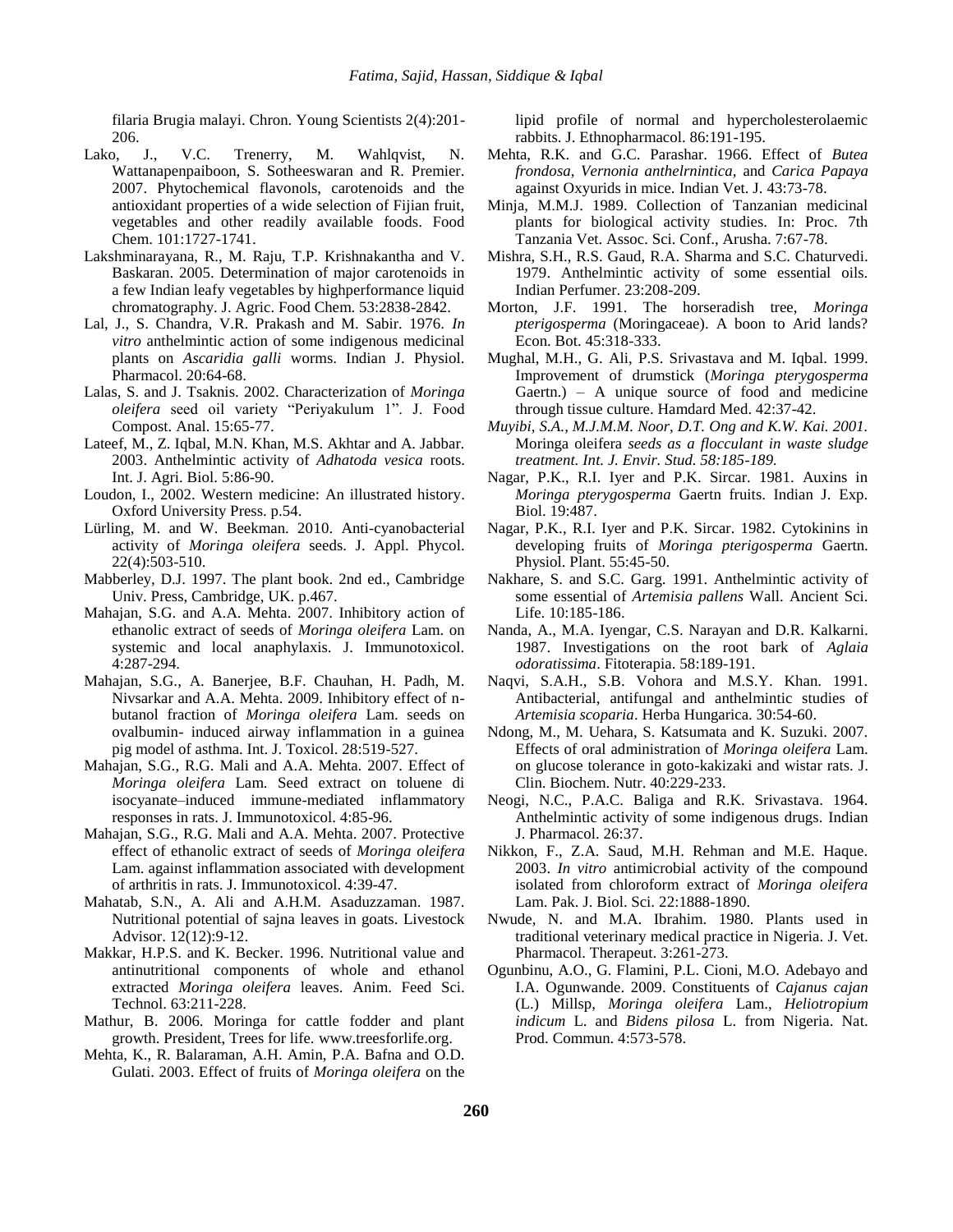- Olson, M.E. 2002. Combining data from DNA sequence sand morphology for a phylogeny of Moringaceae (Brassicales). Syst. Bot*.* 27:55-73.
- Padmaja, V., V. Thankamany and A. Hisham. 1993. Antibacterial, antifungal and anthelmintic activities of root barks of *Uvaria hookeri* and *Uvaria narum.* J. Ethnopharmacol. 40:181-186.
- Pal, P. and V. Tandon. 1998. Anthelmintic efficacy of *Flemingia vestita* Leguminoceae: Genisteininduced alterations in the activity of tegumental enzymes in the cestode, *Raillietina echinobothrida.* Parasitol. Int. 47:233-243.
- Pal, S.K., P.K. Mukherjee and B.P. Saha. 1995. Studies on the antiulcer activity of *Moringa oleifera* leaf extract on gastric ulcer models in rats. Phytotherapy Research. 9:463-465.
- Pari, L. and N.A. Kumar. 2002. Hepatoprotective activity of *Moringa oleifera* on antitubercular drug-induced liver damage in rats. J. Med. Food. 5:171-177.
- Parker, R.J. and B. Palmer. 1991. Lack of anthelmintic effect of *Calliandra calothyrsus* in sheep. Aust. Vet. J. 68:309.
- Parrotta, J.A. 2001. In: Healing plants of peninsular India 2001; CABI publication, New York. p. 528-530.
- Perrett, S. and P.J. Whitfield. 1995. Atanine (3- Dimethylallyl-4-methoxy-2- quinolone), an alkaloid with anthelmintic activity from the Chinese medicinal plant, *Evodia rutaecarpa.* Planta Med. 61:276-278.
- Prakash, V., K.C. Singhal and R.R. Gupta. 1980. Anthelmintic activity of *Punica granatum* and *Artemisia silversiana*. Indian J. Pharmacol. 12:62.
- Qaiser, M. 1973. Moringaceae. In flora of West Pakistan, Nasir, E. and S.I. Ali (Editors), University of Karachi Press, Karachi. p. 1-4.
- Qureshi, M.A. and M. Sabir. 1979. Preliminary study on anthelmintic efficacy of Embellia seeds (Babarung) against tapeworms of poultry. Pak. J. Sci. 31:218-220.
- Rajan, B.K.C. 1986. Agriculture and farm forestry in semiarid tracts of Karnataka. My Forest. 22(1):41-49.
- Ramachandran, C., K.V. Peter and P.K. Gopalakrishnan. 1980. Drumstick (*Moringa oleifera*): a multipurpose Indian vegetable. Econ. Bot. 34:276-283.
- Rao, A.V., P.U. Devi and R. Kamath. 2001. *In vivo* radio protective effect of *Moringa oleifera* leaves. Indian J. Exp. Biol. 39:858-863.
- Rao, K.S. and S.H. Mishra. 1998. Anti-inflammatory and anti-hepatotoxic activities of the roots of *Moringa pterygosperma* Gaertn. Indian J. Pharmaceut. Sci. 60:12-16.
- Rastogi, T., V. Bhutda, K. Moon, P.B. Aswar and S.S. Khadabadi. 2009. Comparative Studies on Anthelmintic Activity of *Moringa Oleifera* and *Vitex* Negundo. Asian J. Res. Chem. 2:181-182.
- Rathi, B.S., S.L. Bodhankar and A.M. Baheti. 2006. Evaluation of aqueous leaves extract of *Moringa oleifera* Linn. for wound healing in albino rats. Indian J. Exp. Biol. 44:898-901.
- Rebrassier, R.E. 1934. Pyrethrum as an anthelmintic for *Ascaridia lineata.* J. Am. Vet. Med. Assoc. 84:645-648.
- Reddy, G.B.S., A.B. Melkhani, G.A. Kalyani, R.J. Venkata, A. Shirwaikar, M. Kotian, R. Ramani, K.S. Aithal, A.L. Udupa, G. Bhat and K.K. Srinivasan. 1991. Chemical and pharmacological investigations of *Limnophila conferta* and *L. heterophylla*. Int. J. Pharmacogn. 29:145-153.
- Roy, S.K., K. Chandra, K. Ghosh, S. Mondal, D. Maiti, A.K. Ojha, D. Das, S. Mondal, I. Chakraborty and S.S. Islam. 2007. Structural investigation of a heteropolysaccharide isolated from the pods (fruits) of *Moringa oleifera* (Sajina). Carbohyd. Res. 342: 2380-2389.
- Ruckmani, K., S. Davimani, B. Jayakar and R. Anandan. 1998. Anti-ulcer activity of the alkali preparation of the root and fresh leaf juice of *Moringa oleifera* Lam. Ancient Sci. Life. 17:220-223.
- Ruckmani, K., S. Kavimani, R. Anandan and B. Jaykar. 1998. Effect of *Moringa oleifera* Lam. on paracetamol-Induced Hepatoxicity. Indian J. Pharm. Sci. 60:33-35.
- Saluja, M.P., R.S. Kapil and S.P. Popli. 1978. Studies on medicinal plants: part VI. Chemical constituents of *Moringa oleifera* Lamk. (hybrid variety) and isolation of 4-hydroxymellein. Indian J. Chem. B. 16:1044-1045.
- Sashidhara, K.V., J.N. Rosaiah, E. Tyagi, R. Shukla, R. Raghubir and S.M. Rajendran. 2009. Rare dipeptide and urea derivatives from roots of *M. oleifera* as potential anti-inflammatory and anti-nociceptive agents. Eur. J. Med. Chem. 44:432-436.
- Sastri, B.N. 1962. The Wealth of India: Council of Scientific and Industrial Research, New Delhi. p.425.
- Satyavati, G.V., M.K. Raina and M. Sharma. 1976. Medicinal Plants of India. Indian Council of Medical Research, New Delhi, 1:201-206.
- Selvakumar, D. and P. Natarajan. 2008. Hepatoprotective activity of *Moringa oleifera* Lam. leaves in carbon tetrachloride induced hepato-toxicity in albino rats. Phcog. Mag. 4:97-98.
- Sen, H.G., B.S. Joshi, P.C. Parthasarathy and V.N. Kamat. 1974. Anthelmintic efficacy of *Diosptrol* and its derivatives. Arzneinrittel Forschung. 24:2000-2003.
- Seshadri, S. and V.S. Nambiar. 2003. Kanjero (*Digera arvensis*) and drumstick leaves (*Moringa oleifera*): nutrient profile and potential for human consumption. World Rev. Nutr. Diet. 91:41-59.
- [Shahzad,](http://link.springer.com/search?facet-author=%22Umbreen+Shahzad%22) U., [M.A. Khan,](http://link.springer.com/search?facet-author=%22M.+Awais+Khan%22) M.J. Jaskani, I.A. Khan and S.S. Korban. 2013. Genetic diversity and population structure of *Moringa oleifera.* Conserv. Genet. 14: 1161-1172.
- Shanker, K., M.M. Gupta, S.K. Srivastava, D.U. Bawankule, A. Pal, and S.P.S. Khanuja. 2007. Determination of bioactive nitrile glycoside(s) in drumstick (*Moringa oleifera*) by reverse phase HPLC. Food Chem. 105:376- 382.
- Sharma, G.P., N.K. Jain and B.D. Garg. 1979. Anthelmintic activity of some essential oils. Indian Perfumer. 23:210- 212.